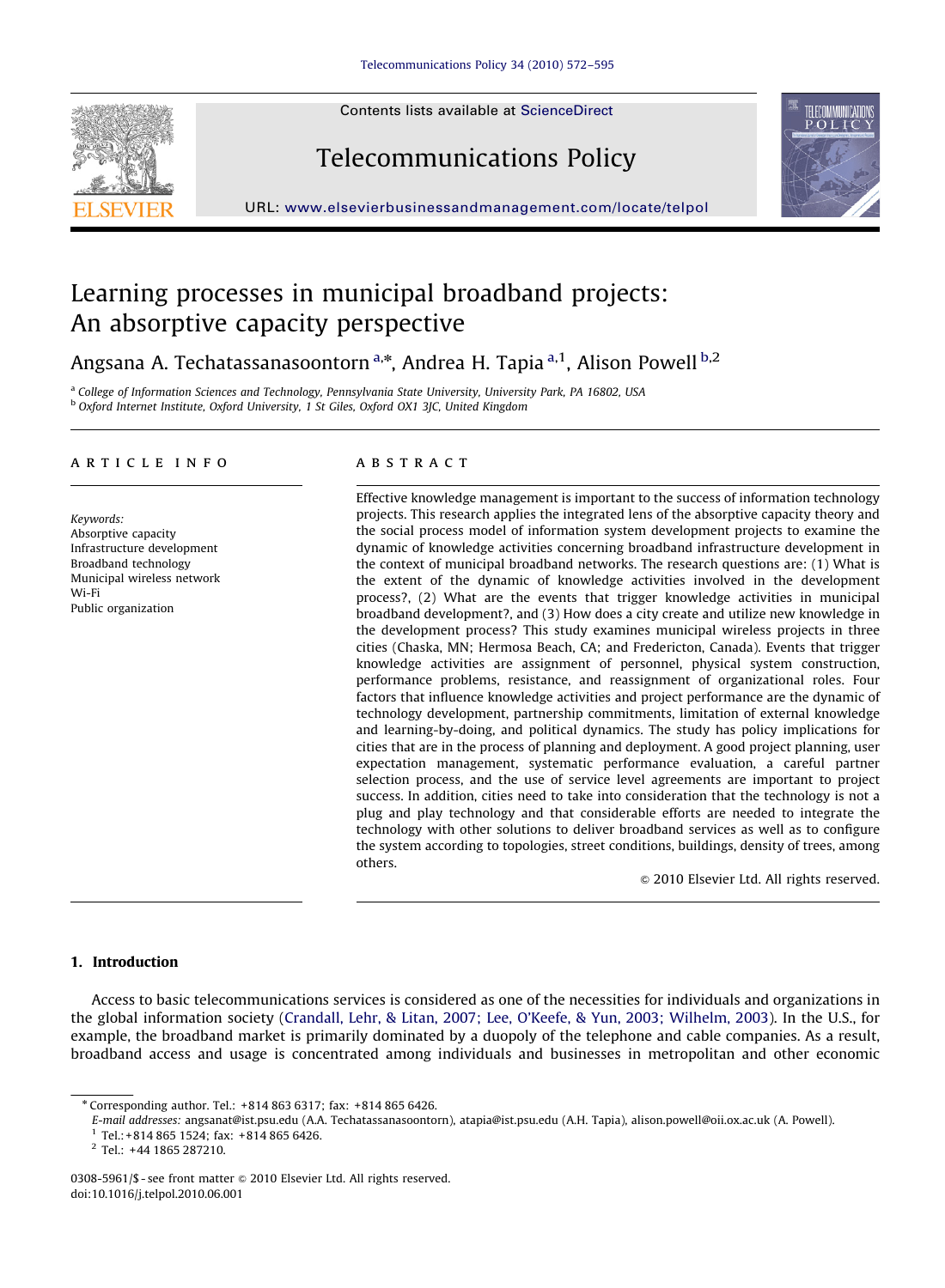booming cities [\(Horrigan, Stolp, & Wilson, 2006](#page-22-0)). The lack of competition does not provide incentives for private operators to expand their coverage to rural areas, to lower their prices, and to upgrade broadband speeds [\(Daggett, 2007\)](#page-22-0).

Following the ideology of the government's role as infrastructure developer [\(Gillett, Lehr, & Osorio, 2004; Sawyer, Allen,](#page-22-0) & [Lee, 2003\)](#page-22-0), many cities worldwide have considered deploying municipal wireless networks (citywide networks) with the goals of universal, affordable access to broadband infrastructure for all. [Mandviwalla, Jain, and Banker \(2007\)](#page-22-0) defined municipal wireless networks as ''wireless Internet access networks developed with active local leadership and involvement''. [Weill, Subramani, and Broadbent \(2002\)](#page-23-0) classified the needs for infrastructure development into three levels: business unit, firm, and public infrastructure. By following this classification, municipal wireless networks are viewed as public infrastructure with the goal to provide fundamental telecommunication services to the general public. According to muniwireless.com, the number of U.S. counties and cities that are in the deployment or planning stage of wireless broadband networks substantially grew by 240% from 122 in June 2005 to 415 in August 2007.

Infrastructure development can be understood broadly as an information systems development (ISD) process. ISD is conceptualized as a complex social process concerning ''the tasks that developers build technical artifacts and make technical choices within a complex social process that involves multiple stakeholders engaged in multiple agendas and transactions in their interactions with each other'' [\(Sambamurthy & Kirsch, 2000](#page-23-0), pp. 400–401). Municipal wireless projects provide an interesting study context and should add new theoretical insights to both the ISD and knowledge management literatures. This is because there are a number of challenges associated with a municipal wireless project in addition to those found in traditional ISD. First, several cities have an ambitious goal to have broadband coverage for the entire city areas, thus increasing the projects' complexity in scale and scope. The Wireless Philadelphia project (http://wirelessphiladelphia.org), for example, is planned to cover a 135 square mile area. Second, there are a number of stakeholders, some of whom may have conflicting goals and interests. [Mandviwalla et al. \(2008\)](#page-22-0) report that at least 13 diverse stakeholders are involved in the Wireless Philadelphia project, ranging from state and city government, community residents, businesses, telecoms and ISPs, to public schools and higher educational institutions. Third, several have expressed serious concerns regarding wireless broadband technology including the scalability of the technology which was originally designed for small-sized hotspots, the lack of standards for the mesh technology required to install wireless broadband networks in large areas, and the possible rapid obsolescence due to new innovations and standards [\(Jain et al., 2007\).](#page-22-0) Fourth, some critics express doubts on the capability and knowledge of local government to develop and manage technology infrastructure including its lack of market discipline and technology capability [\(Feiss, 2007](#page-22-0)), its exclusion of some operational costs such as maintenance and network operations center costs in the budget ([McClure, 2005\)](#page-22-0), and its lack of resources to maintain the network in the long run ([Cox, 2004\)](#page-22-0).

Research in IT infrastructure and ISD has emphasized that experience, knowledge, and skills are critical to convert IT components into valuable services [\(Armstrong & Sambamurthy, 1999; Byrd](#page-21-0) [& Turner, 2000; Fink & Neumann, 2007](#page-21-0)). However, most studies in the IT infrastructure literature focus on examining existing IT infrastructure and its components as antecedents of strategic organizational value including organizational agility ([Fink & Neumann, 2007; Sambamurthy,](#page-22-0) [Bharadwaj, & Grover, 2003](#page-22-0)), organizational performance [\(Bharadwaj, 2000; Bharadwaj, Bharadwaj,](#page-21-0) [& Konsynski, 1999;](#page-21-0) [Brown, Gatian,](#page-21-0) [& Hicks, 1995\)](#page-21-0), and process performance ([Froehle, 2006; Karimi, Somers, & Bhattacherjee, 2007; Ray,](#page-22-0) [Muhanna, & Barney, 2005](#page-22-0)). Similarly, studies in the ISD literature concentrate on using the variance approach to identify antecedents of successful ISD projects [\(Sabherwal](#page-23-0) & [Robey, 1995; Sambamurthy & Kirsch, 2000](#page-23-0)). Several researchers suggest that studies concerning ISD process are required to advance the knowledge of the complex social process concerning systems development ([Hirschheim, Klein, & Newman, 1991; Sabherwal](#page-22-0) & [Robey, 1993\)](#page-22-0). More specifically, the absorptive capacity theory ([Cohen](#page-22-0) [& Levinthal, 1990; Zahra & George, 2002](#page-22-0)) conceptualized as a capability related to four knowledge activities (acquisition, assimilation, transformation, and exploitation) should broaden an understanding on the influence of the knowledge processes in large-scale infrastructure development projects.

The purpose of this paper is to apply the integrated lens of the absorptive capacity theory and the social process model of ISD projects to examine the dynamic of knowledge activities concerning infrastructure development process in the context of municipal wireless networks. Note that the dynamic social process involved in infrastructure development emerges from complex interactions among stakeholders that subsequently shape the outcome of the development process ([Hirschheim et al., 1991; Newman & Robey, 1992; Sambamurthy & Kirsch, 2000\)](#page-22-0). In particular, the infrastructure development process is conceptualized as a sequence of events by highlighting critical events that unfold during the municipal wireless network development process among selected cities from the knowledge management perspective ([Kling & Iacono, 1984; Newman](#page-22-0) & [Robey, 1992; Poole, Van de Ven, Dooley, & Holmes, 2000; Sabherwal](#page-22-0) [& Robey, 1993](#page-22-0)).

The specific research questions are:

- What is the extent of the dynamic of knowledge activities involved in the development process?
- What are the events that trigger knowledge activities during the course of municipal wireless network development?
- How does a city create and utilize new knowledge in the process of municipal wireless network development?

## 2. Infrastructure development process as a social learning process: an absorptive capacity model

Municipal wireless development can be viewed as a social process that involves multiple stakeholders and multiple agendas [\(Hirschheim et al., 1991; Sambamurthy & Kirsch, 2000](#page-22-0)). A stakeholder is ''a person or group with a vested interest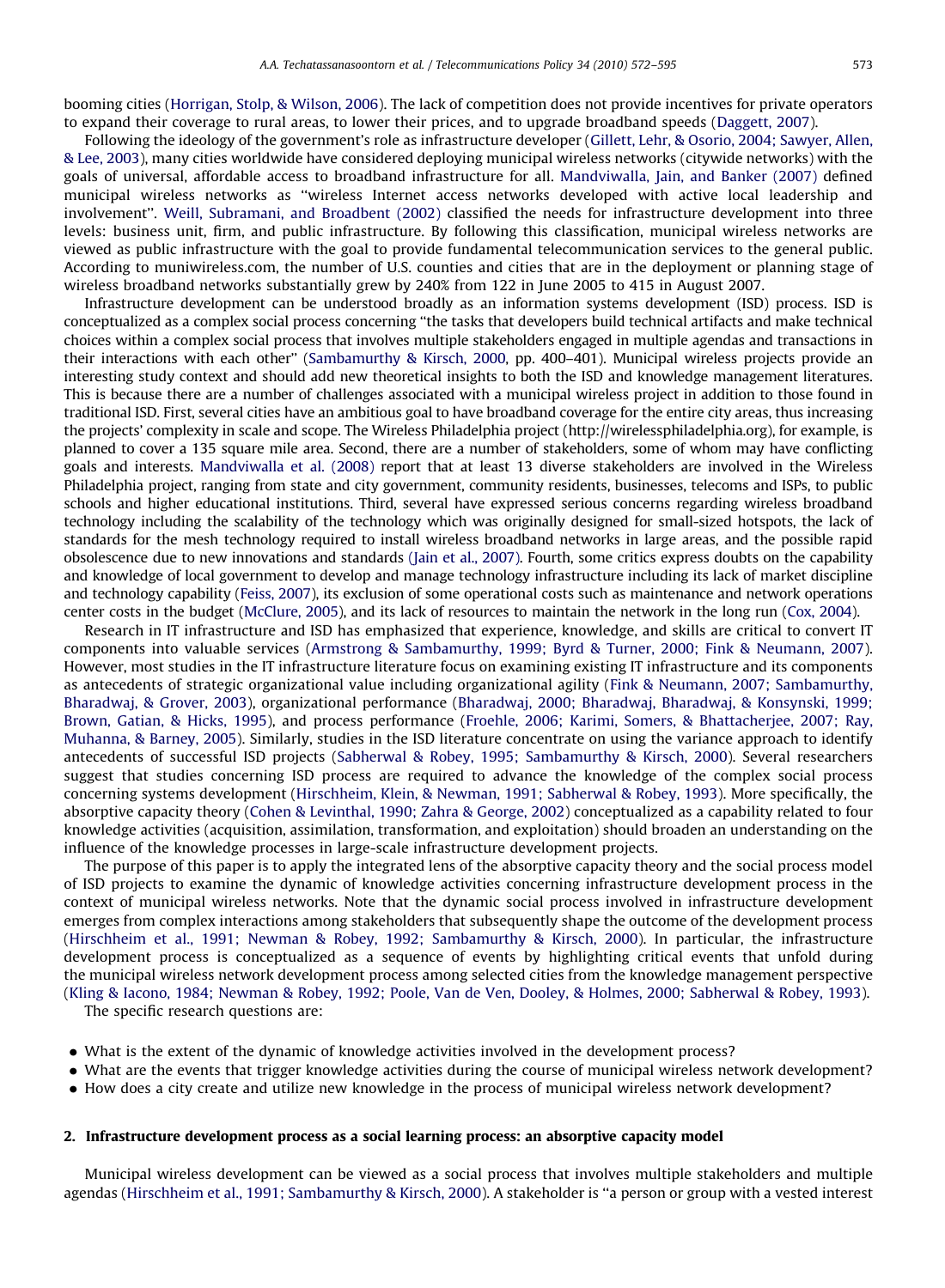in the outcome of an ISD effort'' [\(Sambamurthy & Kirsch, 2000](#page-23-0), p. 401). Stakeholders in traditional ISD projects may include a project manager, analysts, programmers, user liaisons, IS and user management, vendors, and consultants. Unlike these traditional ISD projects in organizations, most municipal wireless projects have broad goals to provide universal, affordable access to broadband infrastructure to all. Therefore, municipal wireless projects may involve a number of diverse stakeholders such as city government, community residents, businesses, telecoms and ISPs, public schools, vendors, and consultants ([Gillett, Lehr, & Osorio, 2006; Mandviwalla et al., 2008\)](#page-22-0).

Different stakeholders who involve in municipal wireless projects may have their individual agendas. An agenda is ''a set of goals, objectives, or expectations relative to the development effort'' [\(Sambamurthy](#page-23-0) [& Kirsch, 2000](#page-23-0), p. 401). A stakeholder's agenda may be implicit or explicit and may include political objectives. For example, wireless technology vendors have an explicit goal of earning profit from their involvement in municipal wireless projects. However, they also have implicit goals to use these projects to showcase their products, to solicit additional projects with other cities, and to promote the municipal wireless industry.

Since this research is focused on learning processes in municipal wireless projects, absorptive capacity is used as a theoretical lens to identify events and explain related learning processes during the municipal wireless development process. Absorptive capacity refers to an organization's capability to identify new knowledge, assimilate it with the existing knowledge, and exploit the integrated knowledge ([Cohen](#page-22-0) & [Levinthal, 1990\)](#page-22-0). Absorptive capacity has been identified by a large body of research as a critical factor contributing to innovation ([Tsai, 2001](#page-23-0)), interorganizational learning ([Lane](#page-22-0) & [Lubatkin, 1998; Lane, Salk, & Lyles, 2001\)](#page-22-0), and knowledge creation in supply chains ([Malhotra, Gosain,](#page-22-0) & [El Sawy, 2005\)](#page-22-0), among others.

A number of factors that may influence the successful outcome of the ISD process are user participation ([Ives](#page-22-0) & [Olson,](#page-22-0) [1984; Kirsch & Beath, 1996\)](#page-22-0), top management support [\(Howell](#page-22-0) [& Higgins, 1990; Jarvenpaa & Ives, 1991\)](#page-22-0), and IS developers' expertise ([Aladwani, 2002](#page-21-0)). More recently, ISD organizations have experienced a significant shift in their external environment with the demands of high global competition that requires flexible and fast paced delivery of information systems [\(Lyytinen & Rose, 2006\)](#page-22-0). Consequently, the ability to learn new technical changes and business opportunities and use them in IS delivery has become increasingly critical for ISD. More specifically, research suggests that absorptive capacity broadly defined as the ability to learn and apply new knowledge to improve performance ([Cohen & Levinthal,](#page-22-0) [1990](#page-22-0)) is an important determinant of effective learning and knowledge transfer, one of the key factors contributing to successful ISD process [\(Hovorka](#page-22-0) [& Larsen, 2006; Ko, Kirsch,](#page-22-0) [& King, 2005; Tiwana](#page-22-0) [& McLean, 2005](#page-22-0)).

[Pentland \(1995\)](#page-23-0) suggested that knowledge must be understood in the context of embedded social activities. Therefore, this study situates knowledge activities in the context of ISD process in order to derive theoretically meaningful findings. The absorptive capacity theory seems to be an appropriate lens for this study because it provides a broad process framework of knowledge activities that enables us to develop theoretical insights of knowledge activities in ISD process. In addition, the absorptive capacity theory also emphasizes how the integrated knowledge from newly acquired knowledge and knowledge accumulated through prior experience can be applied to increase an organization's performance. Such theorizing is consistent with evidence in ISD research that prior knowledge about technical and IS development process and tasks increases the likelihood of ISD project success [\(Faraj & Sambamurthy, 2006; Kirsch, 1996; Kotlarsky, Oshri, van Hillegersberg,](#page-22-0) & [Kumar, 2007\)](#page-22-0).

This study uses a recent absorptive capacity framework by [Zahra and George \(2002\)](#page-23-0) to study knowledge activities embedded in infrastructure development process. [Zahra and George \(2002\)](#page-23-0) conceptualized absorptive capacity as a set of dynamic capabilities consisting of four knowledge activities: acquisition, assimilation, transformation, and exploitation. The model also suggests that prior experience shapes knowledge activities. As discussed earlier, knowledge activities are embedded in infrastructure development process, therefore, events that trigger knowledge activities come from activities related to infrastructure development. Since infrastructure development is considered one type of ISD, this study modifies [Sabherwal and Robey \(1993\)](#page-23-0)'s classification of ISD activities as a guideline to identify relevant knowledge triggering events. In their extensive analysis of ISD projects in 50 organizations and more than 1000 actions, [Sabherwal and Robey](#page-23-0) [\(1993\)](#page-23-0) classified detailed actions into 15 categories ranging from assignment of personnel to the project, submission of proposal, to reassignment of organizational roles.

[Fig. 1](#page-3-0) depicts the infrastructure development process as a social learning process using the absorptive capacity model. The model suggests that infrastructure development activities trigger knowledge activities and knowledge activities, in turn, shape subsequent infrastructure development actions. Prior knowledge related to technical and management of ISD development process influences the extent of knowledge activities. The theoretical concepts and their definitions are presented in [Table 1](#page-3-0).

Next, a brief overview of the concepts in the model is provided.

# 2.1. Social process

An ISD process evolves through the social interplay of multiple stakeholders. Stakeholders use formal and informal means of interaction to achieve their agendas and accomplish the tasks in the development process. For example, an executive committee to develop an implementation plan, town hall meetings, and request for proposals (RFP) are some of the formal interaction mechanisms in municipal wireless projects. Since these projects involve many stakeholders, differences in collective interests and individual interests may lead to conflict and resistance. Social power, appeals to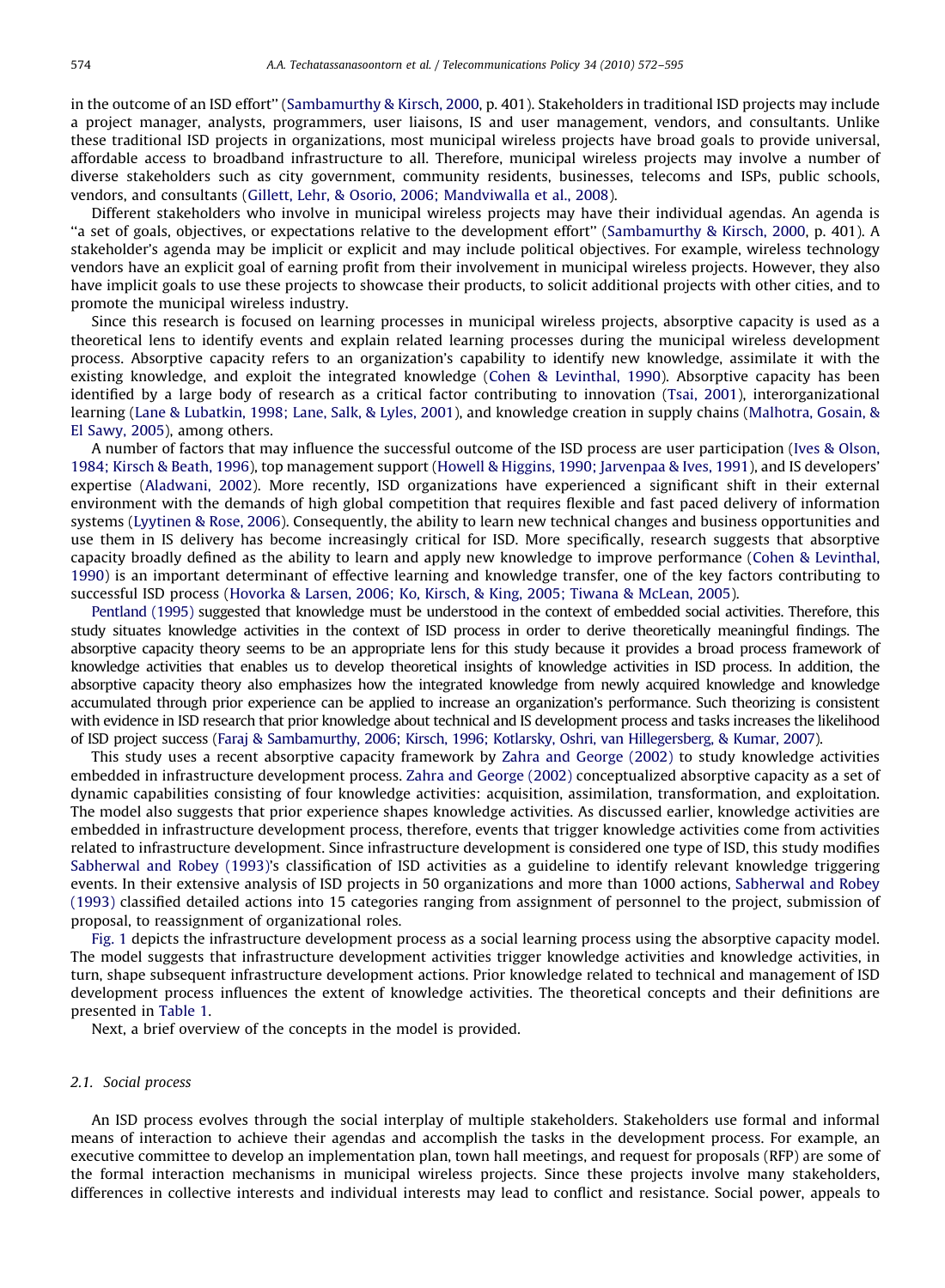<span id="page-3-0"></span>

Definition of research concepts.

| Component                | <b>Definition</b>                                                                                                              | <b>References</b>                                                                                                        |
|--------------------------|--------------------------------------------------------------------------------------------------------------------------------|--------------------------------------------------------------------------------------------------------------------------|
| Social process           | Infrastructure development is a social process that involves the<br>interaction of multiple stakeholders with multiple agendas | $\bullet$ Hirschheim et al. (1991)<br>• Sambamurthy and Kirsch (2000)                                                    |
| Prior knowledge          | Prior related experience and knowledge about technical and<br>infrastructure development process and tasks                     | • Cohen and Levinthal (1990)<br>• Faraj and Sambamurthy (2006)<br>$\bullet$ Kirsch (1996)<br>• Kotlarsky et al. $(2007)$ |
| Triggered events         | Internal or external events from infrastructure development<br>process that trigger knowledge activities                       | • Haunschild and Rhee (2004)<br>• Huber (1991)<br>• Sabherwal and Robey (1993)                                           |
| Knowledge acquisition    | Processes and routines to identify and acquire knowledge that<br>is critical to infrastructure development process             | • Lyytinen and Rose (2006)<br>• Zahra and George (2002)                                                                  |
| Knowledge assimilation   | Processes and routines to interpret and understand the new<br>external knowledge                                               | • Hovorka and Larsen (2006)<br>• $Kim (1998)$<br>• Szulanski (1996)                                                      |
| Knowledge transformation | Processes and routines to absorb the new knowledge into<br>the existing knowledge                                              | • Fichman and Kemerer (1999)<br>• Kim $(1998)$                                                                           |
| Knowledge exploitation   | Processes and routines to incorporate transformed knowledge<br>into infrastructure development process                         | • Cohen and Levinthal (1990)<br>• Lyytinen and Rose (2006)<br>• Szulanski (1996)                                         |

legitimate norms or policies, and distorting communication to prevent a fair and open debate are some of the ways that stakeholders can respond to conflict and subsequently reach consensus in ISD projects ([Hirschheim et al., 1991\)](#page-22-0).

#### 2.2. Triggered events

[Zahra and George \(2002\)](#page-23-0) suggested that events that trigger knowledge activities are those internal or external triggers that induce efforts to seek knowledge to develop appropriate response mechanisms. Examples of internal triggers are performance failure, redefinition of an organization's strategy, as well as other forms of organizational crises. External triggers are those events that emerge as changes in an environment including technological shifts, radical innovations, and changes in government policy. The formulation of internal and external triggers is conceptually similar to events that arise throughout the ISD process (e.g., users complaining about a system, cancellation of an IS project, vendors going out of business, and key IS personnel resigning). [Sabherwal and Robey \(1993\)](#page-23-0) classified micro-level ISD activities into 15 event types. Their classification includes a mix of non-knowledge activities (e.g., submission of proposal, project definition, and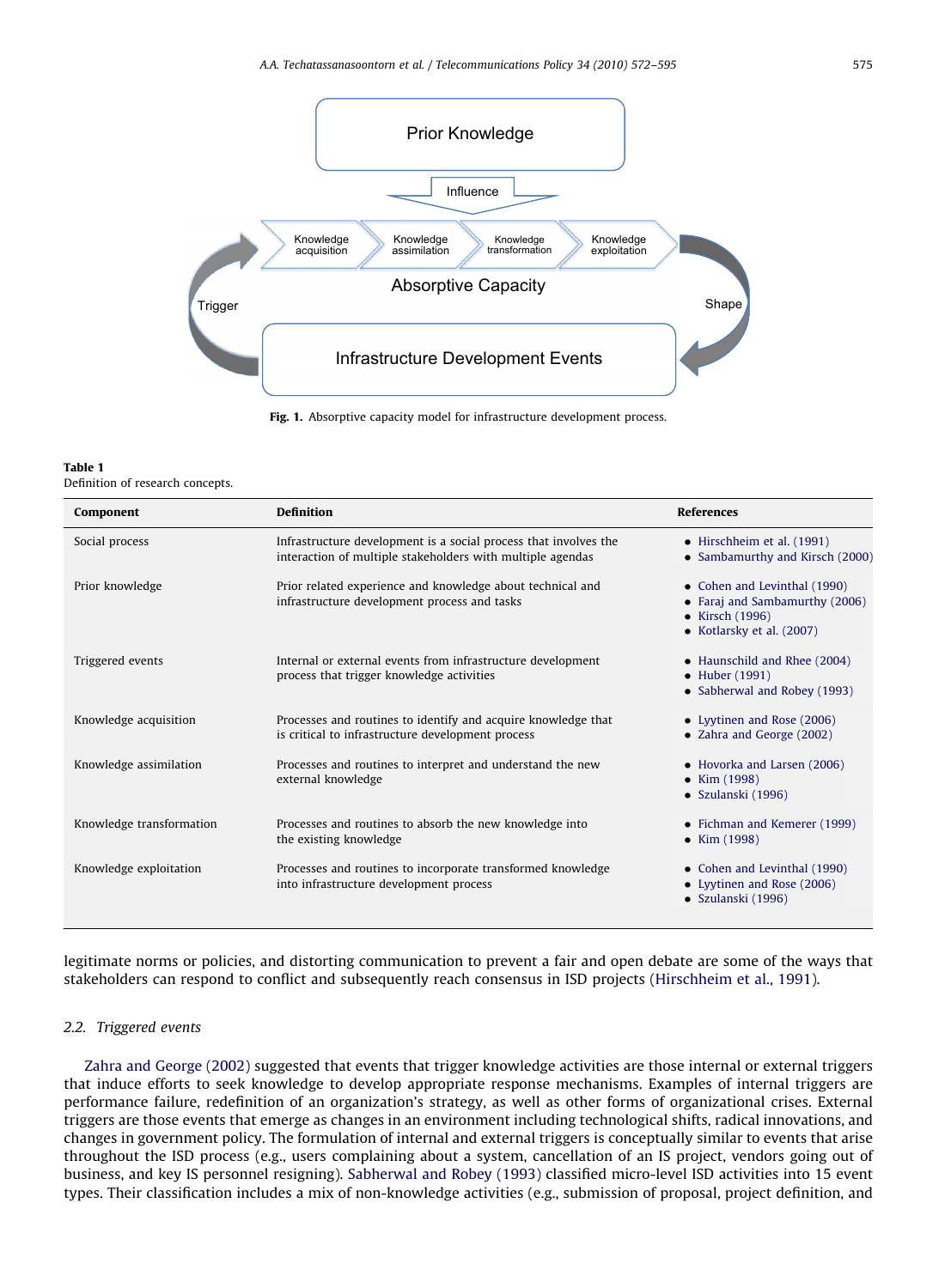assessment of performance) and knowledge activities (e.g., seeking technical knowledge, training, and reassignment of organizational roles). This study modifies their classification by focusing on non-knowledge activities as events that trigger knowledge activities according to Zahra and George's definitions. Consequently, twelve activities are maintained as events that activate knowledge activities: assignment of personnel to the IS project, submission of proposal, approval or authorization, project definition, assessment of performance, vendor selection, system construction, performance problems, successful performance, resistance, acceptance or cooperation, and others.

# 2.3. Prior knowledge

[Argote \(1999\)](#page-21-0) suggests that prior knowledge is embedded in people, technology, structures, and routines. The ability to absorb new external knowledge depends on the level of prior related knowledge. This suggests that absorptive capacity development is a path-dependent process ([Cohen & Levinthal, 1990\)](#page-22-0). Customer interactions, alliances with other firms, and learning-by-doing are some of the ways an organization can gain its experiences [\(Lane & Lubatkin, 1998; Nonaka](#page-22-0) & [Takeuchi, 1995\)](#page-22-0). In the ISD context, several studies reported that prior knowledge in forms of IS development process, technical capability, domain knowledge, and project management is critical to project performance [\(Faraj](#page-22-0) [& Sambamurthy,](#page-22-0) [2006; Kirsch, 1996; Slaughger & Kirsch, 2006](#page-22-0)).

#### 2.4. Knowledge acquisition

ISD knowledge can be acquired from internal or external sources. Internal knowledge acquisition occurs through knowledge sharing among ISD stakeholders including users, project managers, business unit managers, and IS specialists in different work units such as development specialists, maintenance specialists, and quality assurance specialists. The complexity of IS projects increasingly requires organizations to rely on external consultants and multiple technology partners for help in developing and implementing these systems.

### 2.5. Knowledge assimilation

Knowledge assimilation refers to routines and processes that allow an organization to interpret and understand new ideas learned from external sources [\(Zahra](#page-23-0) [& George, 2002](#page-23-0)). An organization faces several challenges in comprehending knowledge acquired from external sources. For example, external knowledge may have heuristics that depart from those used by an organization [\(Leonard-Barton, 1995](#page-22-0)). The tacitness, specificity, and complexity of external knowledge can generate causal ambiguity between knowledge and outcomes which can prevent others from replication ([Reed](#page-23-0) & [DeFillippi, 1990\)](#page-23-0). In addition, interorganizational learning research also suggests that the ability to assimilate new external knowledge is greater when the two firms share similar systems for processing knowledge [\(Lane](#page-22-0) & [Lubatkin, 1998](#page-22-0)). In the IS context, [Hovorka and](#page-22-0) [Larsen's \(2006\)](#page-22-0) findings suggest that knowledge assimilation is related to IT attitudes, prior experience with IT, and training.

#### 2.6. Knowledge transformation

Once an organization interprets and understands new knowledge, the next challenge it faces is how to absorb the new knowledge into the existing knowledge system. Knowledge transformation involves an organization's capability to develop routines to combine new knowledge with the existing knowledge [\(Zahra](#page-23-0) & [George, 2002](#page-23-0)). [Cohen and Levinthal \(1990\)](#page-22-0) suggest that internal organization mechanisms that enable knowledge sharing across organizational members are necessary for the new knowledge to be integrated into an organization. In the ISD environment, [Slaughger and Kirsch](#page-23-0) [\(2006\)](#page-23-0) identified several mechanisms to share internal knowledge such as meetings, bulletin boards, internal training classes, transfer of personnel, and informal demonstration. [Ko et al. \(2005\)](#page-22-0), in their study of knowledge transfer between consultants and business users in ERP implementations, found that knowledge-related, communication-related, and motivational factors influence the extent of knowledge transfer.

#### 2.7. Knowledge exploitation

The newly absorbed knowledge has to be applied for an organization to derive associated benefits. Knowledge exploitation refers to an organization's capability to extend its competencies, enhance performance, or increase innovation by incorporating transformed knowledge into operations [\(Zahra](#page-23-0) & [George, 2002](#page-23-0)). [Cohen and Levinthal \(1990\)](#page-22-0) suggest that the ease of knowledge utilization depends on the extent to which any outside knowledge is targeted to the needs and concerns of a recipient firm. [Lane and Lubatkin \(1998\),](#page-22-0) in their study of alliances between pharmaceutical firms and biotechnology firms, found that the experiences in which two organizations share in solving similar types of problems make it easier for a recipient organization to find applications of the new knowledge. Similarly, [Malhotra et al. \(2005\)](#page-22-0), in their study of supply chain partners, found that joint decision making helps firms to develop a deep understanding of the knowledge needs of their partners.

In the next section, research methods, data collection, and data analysis strategy are discussed.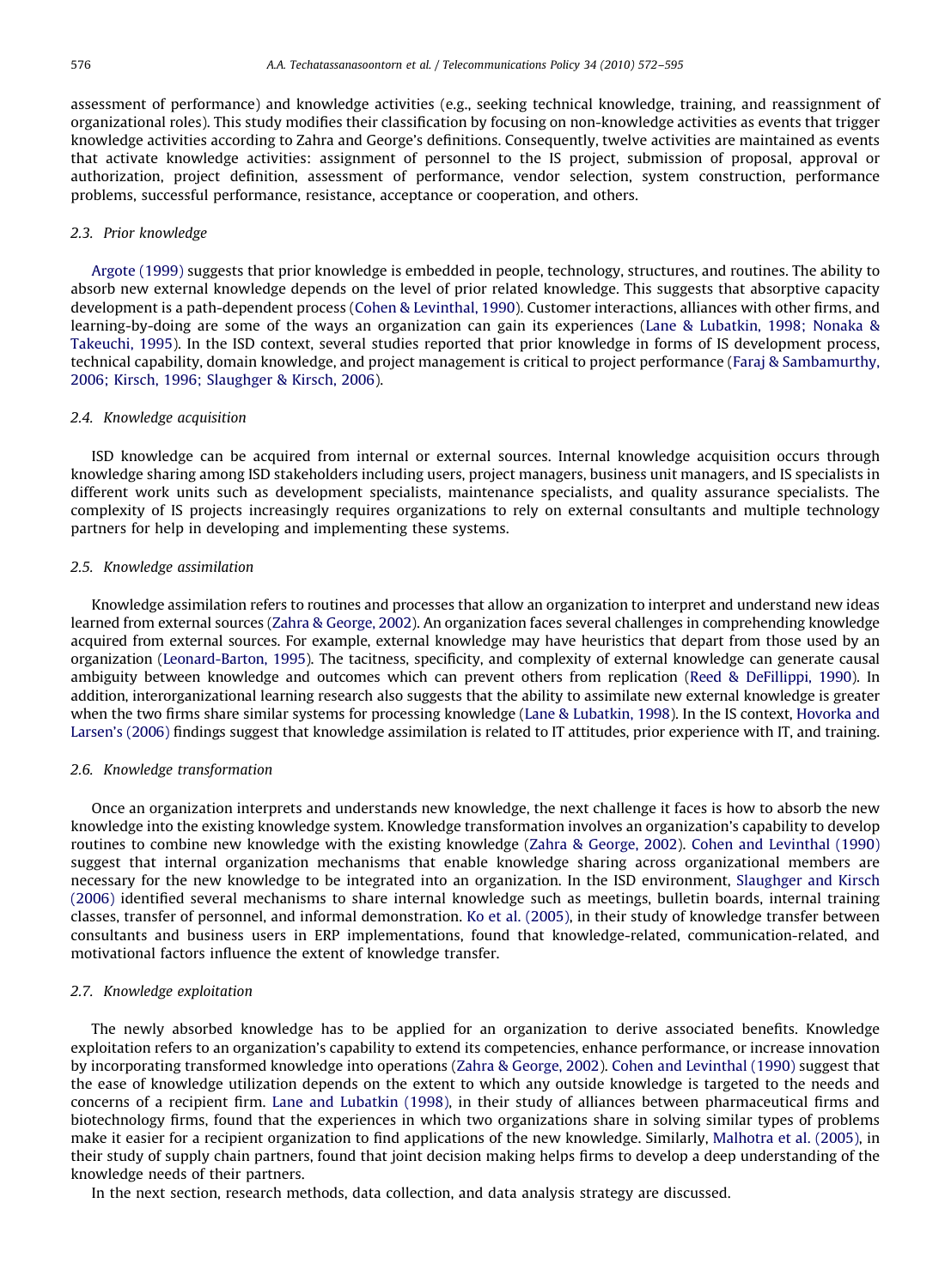#### 3. Research methods and data

#### 3.1. Case study method

Several cities view municipal wireless network initiatives as opportunities to enhance community economic and social development and to address the lack of affordable broadband services. At this stage of municipal wireless network development, a comparative case study is an appropriate methodology for three reasons. First, the case study is a viable method for studying areas that are underdeveloped in the literature [\(Benbasat, Goldstein, & Mead, 1987\)](#page-21-0). Second, the case study method is particularly well suited for studying phenomena that cannot easily be distinguished from its context (i.e., infrastructure development process, social process, and prior experience). Third, multiple case studies also increase the validity and generalizability of the findings as well as theory development and testing [\(Benbasat et al., 1987; Yin, 2003](#page-21-0), p. 46).

The cities of Chaska, Minnesota; Hermosa Beach, California; and Fredericton, Canada were chosen for four reasons. First, these cities have varying levels of experience on infrastructure development and broadband technology, thus making them theoretically diverse from the absorptive capacity perspective. Second, the three cities were among the early adopters of municipal wireless networks; therefore, they have relatively long term data and offer richer insights into the development process. Third, the fact that these cities are located in different geographical locations with different socio-economic and political conditions can help increase the generalizability of the findings. Fourth, the three cities do not necessarily share the same goals for their municipal wireless networks. Such diverse goals may shape different knowledge activities during their development processes.

# 3.2. Data collection

A retrospective research method is employed by relying on interview data, archival documents, and related articles and prior interviews given by city officials in the popular press. [Sabherwal and Robey \(1995\)](#page-23-0) suggested that the accuracy of the data from the retrospective inquiry is preserved when there is a reasonably short elapsed time between the completion of the project and the start of data collection. In this study, all three cities finished the development process around 2005 and the data collection period was done between February and July 2007, representing an average of 14–19 months elapsed time.

Data was collected from multiple sources for each case study. The interview transcripts, city council minutes, prior interviews given by city personnel, popular press coverage of the projects, and public discussion forums are used as the sources to identify infrastructure development events and the related learning process. In total, archival data consisted of more than 250 pages of rich and detailed information through the entire development process of the municipal wireless projects.

For each of the three case studies, the interviews were conducted with key personnel who participated in strategic development, network architectural design, and implementation of the municipal wireless projects. [Table 2](#page-6-0) summarizes the data collection efforts.

## 3.3. Data analysis strategy

Since the objective of this research is to develop an understanding of the complex knowledge creation in municipal wireless projects, a process research method is used to analyze the data [\(Poole et al., 2000; Sabherwal & Robey, 1995](#page-23-0)). Process research is appropriate for this study for a number of reasons. First, the process approach offers an inquiry mode that allows the researchers to develop theoretical explanation to indicate how the knowledge process unfolds over time. Second, it enables researchers to identify causal inferences of the mediating steps through which causality acts through an initiating event and subsequent events. Third, process analysis shares similar ontological assumptions with the absorptive capacity theory concerning the role of prior events. In particular, absorptive capacity theory argues that the knowledge process is path-dependent ([Cohen & Levinthal, 1990\)](#page-22-0) and process analysis suggests that ''an entity's current state can be understood only in terms of the history of events that preceded it'' [\(Poole et al., 2000,](#page-23-0) p. 12). Fourth, process analysis enables researchers to develop theoretical contributions through unanticipated events discovered during the process analysis [\(Whetten, 1989\)](#page-23-0).

[Poole et al. \(2000\)](#page-23-0) suggest that process researchers should use an appropriate analysis method depending on the number of cases and the number of events in the chosen cases. In this study, where there are three cases and each case does not have a large number of events, summary case studies that highlight the focal events and dynamic of knowledge creation is justified. Events were coded according to [Sabherwal and Robey's \(1993\)](#page-23-0) classification of ISD events. Knowledge activities triggered by these events were also coded.

Next, an overview of the Wi-Fi mesh technology that all three cities chose for their municipal wireless networks was discussed before the presentation of the findings.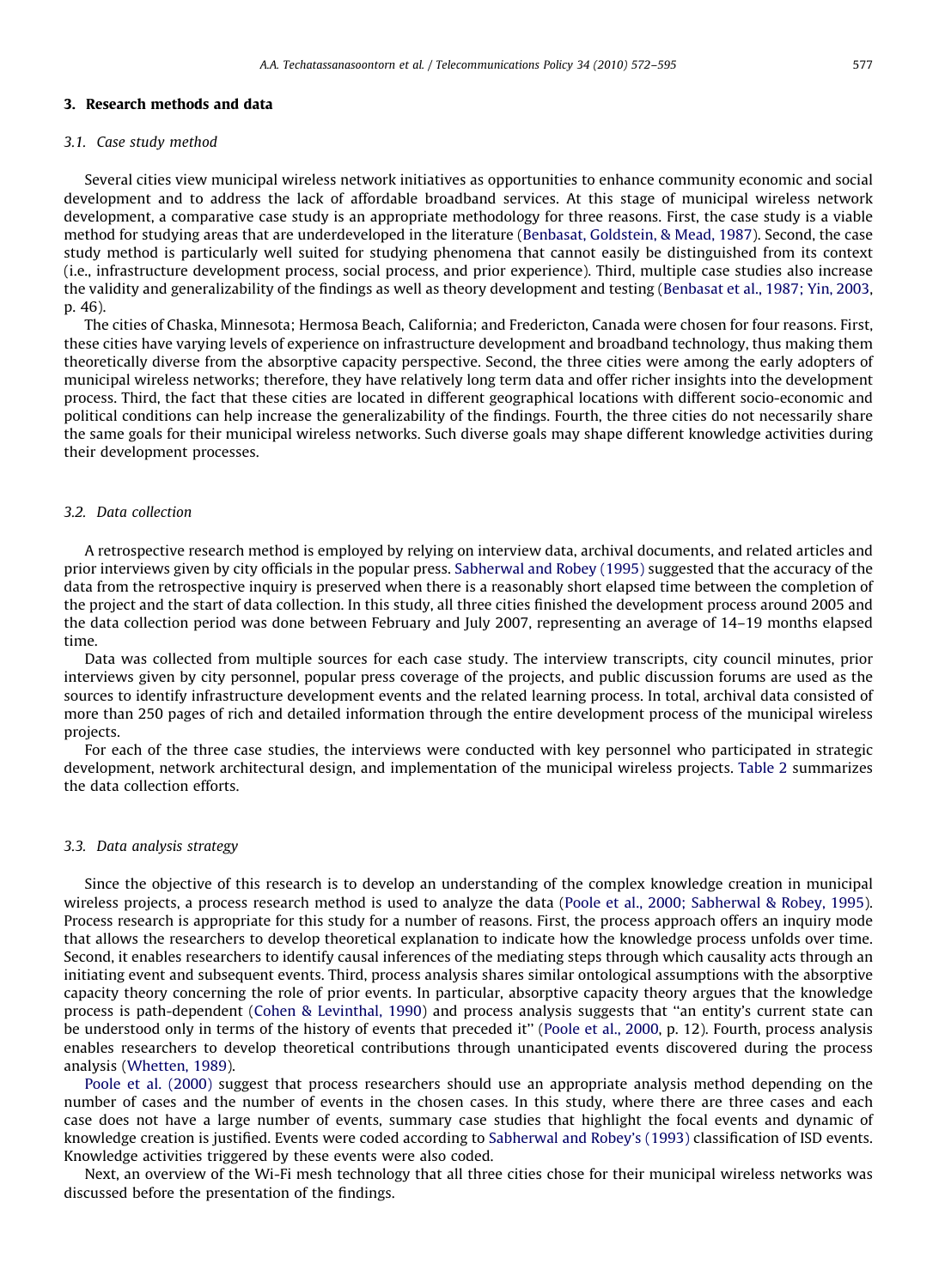<span id="page-6-0"></span>

|  |  | Data collection. |
|--|--|------------------|
|--|--|------------------|

| City                | <b>Interviews</b>                                                                                                                    | <b>Documents</b>                                                                                                                                                                     |
|---------------------|--------------------------------------------------------------------------------------------------------------------------------------|--------------------------------------------------------------------------------------------------------------------------------------------------------------------------------------|
| Chaska, MN          | City manager<br>Administrative service director<br>Information systems manager                                                       | • Chaska.net web site (http://www.chaska.net)<br>• Prior published interviews given by city officials<br>• Press coverage of Chaska wireless network deployment                      |
| Hermosa Beach, CA   | City mayor<br>City manager                                                                                                           | • Wi-Fi Hermosa Beach web site (http://www.wifihermosabeach.com)<br>• City council minutes<br>• Wi-Fi Hermosa Beach support forum<br>• Press coverage of Hermosa Beach Wi-Fi network |
| Fredericton, Canada | City mayor<br>Chief Information Officer<br>IT manager<br>Economic development officer<br>System architect<br>Senior field technician | • Fredericton Wi-Fi web site (http://www.fred-ezone.com)<br>• Press coverage of Fredericton wireless network                                                                         |

### 4. The wireless broadband technology: Wi-Fi mesh

In recent years, Wi-Fi technology (IEEE 802.11 a/b/g/n) has become an attractive choice to provide broadband Internet access. The proliferation and adoption of wireless technology has been successful for three reasons ([Bar & Galperin, 2004;](#page-21-0) [Bar & Park, 2006](#page-21-0)). First, most countries did not require a license for the 2.4 and 5 GHz spectrum; the airwave spectrum in which Wi-Fi works. Second, standardization as specified by the Wi-Fi Alliance and the IEEE organization led to an interoperability standard. Third, the large scale production of Wi-Fi chipsets resulted in low unit costs for Wi-Fi equipment, fueling the integration of Wi-Fi as standard equipment in portable computing devices.

More recently, new developments have enabled Wi-Fi technology to be implemented in a large geographical area through add-on mesh technology. In Wi-Fi mesh technology, Wi-Fi routers are typically installed outdoors by mounting on external structures such as buildings or lampposts to get a broad coverage throughout a city. The Wi-Fi routers (or access points or nodes) communicate with each other wirelessly through a mesh routing algorithm. A Wi-Fi mesh network requires a selected number of access points to be attached to the backbone network that connects to the Internet. These access points are often referred to as backhaul nodes. The rest of the access points can connect to these backhaul nodes by taking multiple hops from one access point to another wirelessly. [Fig. 2](#page-7-0) illustrates Wi-Fi mesh network architecture.

### 5. Findings

#### 5.1. Municipal wireless network projects

The three cities chosen for this research are diverse in terms of their geographical locations and their goals related to municipal wireless projects. However, they share some similarities in terms of being relatively small cities and they are all considered pioneers in their municipal wireless efforts. Chaska is located 20 miles southwest of downtown Minneapolis in Minnesota. According to the metropolitan council estimates, Chaska's population was 22,467 with 8194 households in 2005. The estimated per capita income was \$44,137. About 3.4% of families and 4.7% of the population were below the poverty line. The city's area is approximately 14.5 square miles. According to the Chaska.net's mission, the objective of a municipal wireless network highlights the concept of community by aiming to "... develop a high quality, low cost, high speed Internet service for Chaska's public, business, and residential entities, thereby enhancing Chaska's vision of being a connecting community.''

Hermosa Beach is located in the South Bay region of the greater Los Angeles area. The city's area is approximately 5.9 square miles. As of the 2000 census, Hermosa's population was 18,566. There were 9476 households and 3553 families residing in the city. The per capita income for the city was \$54,244. About 1.7% of families and 4.6% of the population were below the poverty line. The mayor at the time of network implementation gave two reasons for building the municipal wireless network known as Wi-Fi Hermosa Beach. First, he stated ''When we first came up with the idea for a citywide network, we did it because there were only two choices, Cable and DSL. Both provided poor service, especially for video and were really expensive. We knew we could do it better and cheaper.'' Second, he firmly believed that broadband Internet should be treated as a public service or utility that is offered by the city and paid for by tax dollars.

Fredericton, Canada is a small urban city, located in southern New Brunswick, Canada. The city is a regional center for knowledge-based industries, with more than 70% of the province's high-tech economic activity. According to the 2006 census, the city of Fredericton had a population of 50,035. Among the population, 37.2% have a university degree.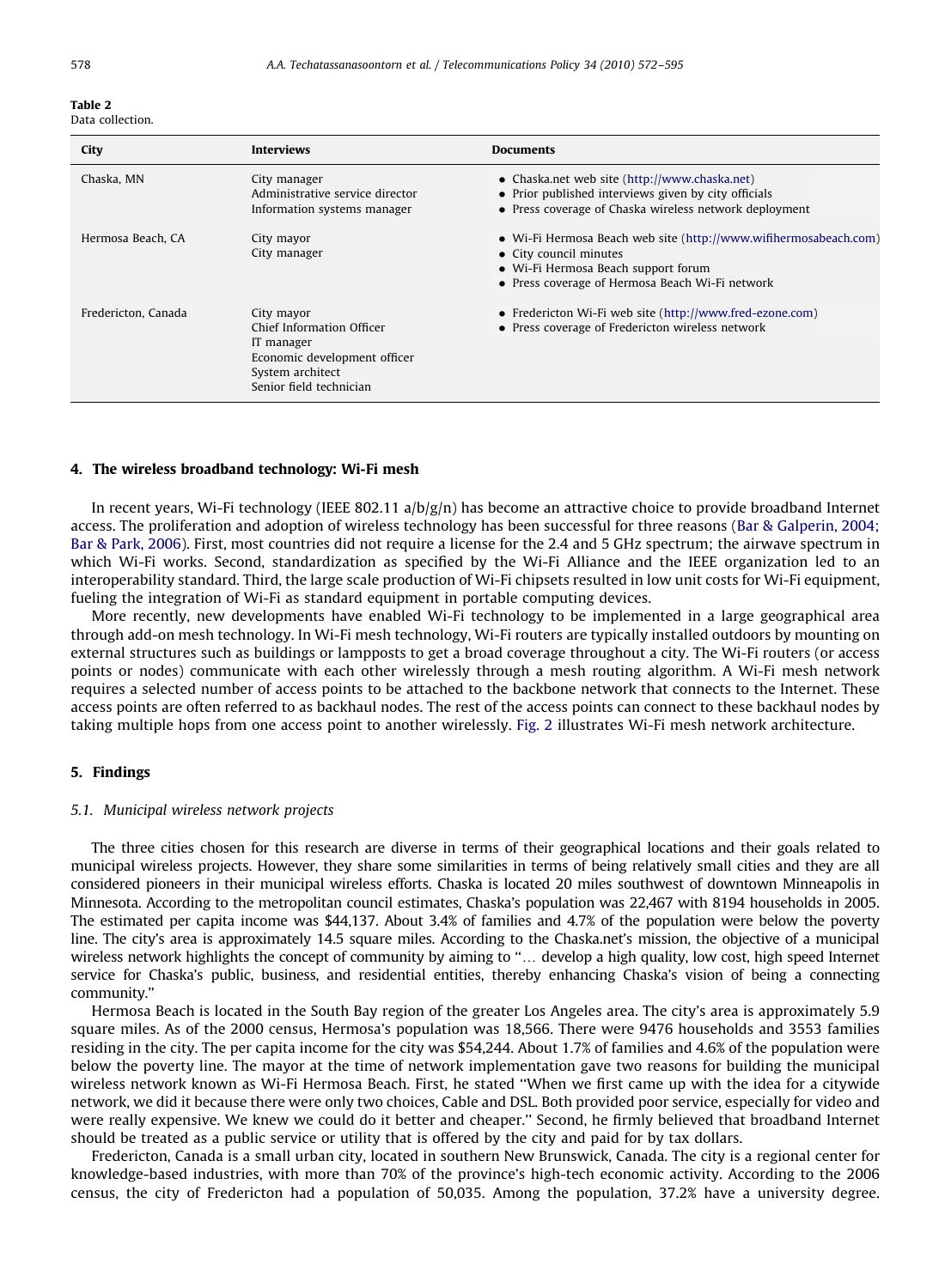<span id="page-7-0"></span>

Fig. 2. An illustration of Wi-Fi mesh network architecture.

The average family income was \$70,000 per year. The area of the city is 50 square miles. The city projects its municipal wireless network known as Fred-eZone as a part of infrastructure to become a smart city. The executive director of the city's economic development department stated ''As a municipality, we already provide infrastructure—roads, sidewalks, and water distribution systems—we're just adding connectivity to the list. Projects like Fred-eZone contribute to Fredericton's image as a smart, progressive city, a place where people want to live, play, learn, and work.''

[Table 3](#page-8-0) provides a summary of the key features of these projects.

Next, the three case studies are analyzed according to the theoretical framework in [Fig. 1.](#page-3-0) The analysis highlights the role of prior knowledge in new knowledge creation, infrastructure development events that trigger knowledge activities, and the dynamic of knowledge activities.

#### 5.2. The role of prior knowledge

All three cities had some prior experience with broadband development. At the beginning of its wireless broadband project, Chaska had about four-years experience providing Internet services to the school district and businesses. In 2000, the city partnered with the school district to construct and maintain fiber optic connections. The school district agreed to pay all the costs associated with the construction and ongoing maintenance of the system with the condition that the city owned the fiber lines. Around the same time, the city also partnered with KMC (now CenturyTel) by granting KMC the right to utilize the city's right-of-way in their fiber optic installation with the agreement that KMC would construct a public fiber network to serve several city facilities.

Later in 2001, the city began expanding their high speed fiber network service to Chaska businesses. By the end of that year, the city had seven private businesses signed up for the service. In 2002, the city decided to expand to more affordable broadband services through a line of sight 2.4 GHz point-to-multipoint wireless network. In 2003, the service was expanded to other nearby cities including Victoria, Waconia, Norwood, Young America, and Shakopee. The city had 71 business customers for their fixed wireless network services in April 2004 with monthly revenues of \$16,400. On one hand, Chaska's experience and knowledge that they had as an ISP as well as its existing backhaul infrastructure made it easier for the city to implement the municipal wireless network. As the city manager puts it ''That was the advantage that we had. We had been an ISP. There were a small number of customers but all the backroom kind of stuff—connection to the Internet, we had all that.'' However, at the implementation level, some of the prior knowledge proved to be contradictory to the requirement of Wi-Fi mesh technology. For example, the IS manager stated ''As a fixed wireless operator, we kept on thinking along the lines of how high can we get those antennas to have a clear line of sight. But with a mesh system, that is not the right approach to take. Tropos<sup>3</sup> recommended keeping the nodes  $\ldots$  around 15 to 20 feet off the ground."

 $3$  Tropos ([http://www.tropos.com\)](http://www.tropos.com) is a company that provides hardware and software solutions to Chaska to implement its municipal wireless network. Other solution providers are BelAir Networks, Cisco, Motorola, and Strix Systems, among others.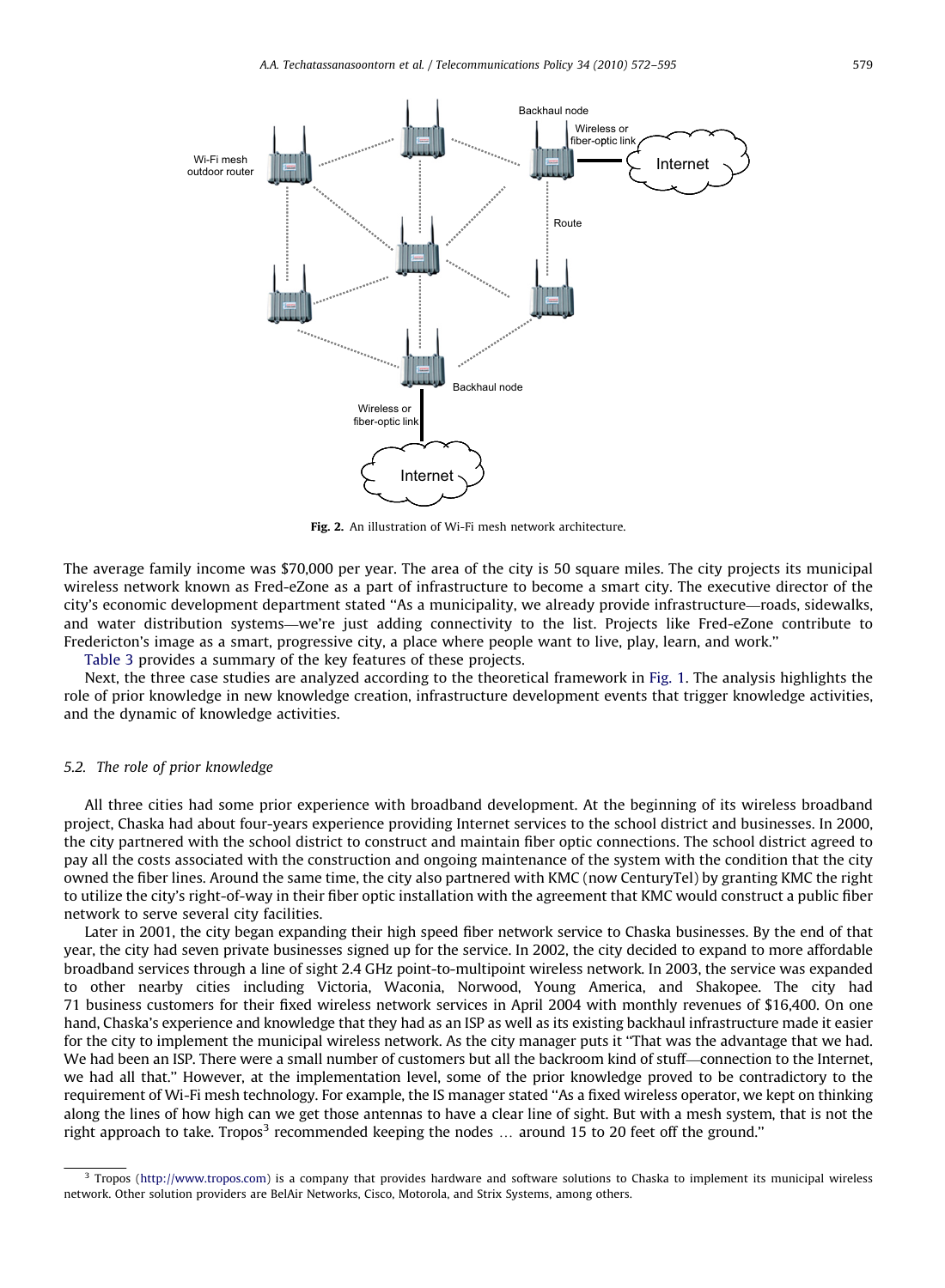<span id="page-8-0"></span>

|  |  |  |  | Summary of broadband wireless deployment. |  |  |  |
|--|--|--|--|-------------------------------------------|--|--|--|
|--|--|--|--|-------------------------------------------|--|--|--|

| <b>Features</b> | Chaska                                                                                                                                              | <b>Hermosa Beach</b>                                                                                                                                                                 | Fredericton                                                                                                     |
|-----------------|-----------------------------------------------------------------------------------------------------------------------------------------------------|--------------------------------------------------------------------------------------------------------------------------------------------------------------------------------------|-----------------------------------------------------------------------------------------------------------------|
| Technology      | Wi-Fi mesh from Tropos                                                                                                                              | Wi-Fi mesh from Strix Systems                                                                                                                                                        | Wi-Fi radios from Cisco, Motorola<br>Canopy backhaul (lily pad<br>architecture)                                 |
| Backhaul        | Combination of fiber and wireless<br>connections                                                                                                    | Combination of fiber and wireless<br>connections                                                                                                                                     | Combination of fiber and wireless<br>connections                                                                |
| Scale           | Citywide network with 378 routers<br>covering 14 square miles                                                                                       | The original design involves a<br>citywide network. However, in the<br>end, the city created a hotspot with 9<br>routers covering downtown, city hall,<br>and selected neighborhoods | Network with close to 300 routers<br>covering 65% of the city                                                   |
| Services        | Paid services at \$16.99 in 2007 and<br>was recently increased to \$19.99 a<br>month for residential grade service                                  | Free service                                                                                                                                                                         | Free service                                                                                                    |
| Financial model | Supported by subscriber fees                                                                                                                        | Supported by advertising revenues                                                                                                                                                    | Supported by the city                                                                                           |
| Growth          | Ongoing growth of subscribers                                                                                                                       | The network has been considered<br>completed with no future growth                                                                                                                   | No immediate plan to expand the<br>network                                                                      |
| Partners        | Tropos, First Mile Wireless, and<br>Siemens are the key partners with<br>several other partners providing<br>needed solutions for Internet services | LA Unplugged was the only key<br>partner                                                                                                                                             | Cisco and the local Motorola<br>vendor, Eastern Wireless, are the<br>key partners                               |
| City players    | IS department has the key role with<br>the support from city manager and<br>administrative services manager                                         | IS department has little involvement.<br>The mayor and city manager play the<br>key role in the project                                                                              | IT and Economic development<br>departments champion the project<br>with strong support from the city<br>council |

Unlike the city of Chaska, the city of Hermosa Beach did not have direct prior experience and knowledge to draw on. The city leased telephone connections from a telecommunications provider to support city operations. However, the mayor at that time had two years experience with a Wi-Fi hotspot in his own local bakery and café. With that knowledge in hand, he and the city manager presented the idea of operating a citywide Wi-Fi network to the city council in 2003. Since the two individuals did not have in-depth knowledge about the network and its implementations, they worked with a company, Wireless Facilities Inc., to draft details about the network and its benefits to the city. During the course of the Wi-Fi Hermosa Beach development, it appeared that additional knowledge needed was related to appropriate revenue models for broadband services.

Similar to the city of Chaska, the city of Fredericton had extensive experience and knowledge as an ISP prior to its municipal wireless network development. In 1999, Fredericton responded to the problem of the lack of affordable broadband connectivity by investing in a fiber ring that delivered high-speed connectivity to the city and other businesses. Under the regulations of the Canadian Radio and Telecommunications Commission (CRTC), a broadband provider requires a license to operate the business. To address this regulatory requirement, a city-owned company staffed by city employees, e-Novations, was created and received accreditation as a non-dominant telecommunications carrier. The company allows the city to own the infrastructure and provides a means for local businesses to pool their resources to lease bandwidth on the city-owned fiber optic cables. The network infrastructure consisting of a combination of fiber optic and point-to-point wireless technology by Motorola serves as an important asset for Fredericton to easily expand broadband services to the public.

# 5.3. Infrastructure development events and the dynamic of knowledge creation

The analysis from a careful coding of events suggests a pattern of events that triggered knowledge activities across the three projects. These events include the assignment of personnel, physical system construction, performance problems, resistance, and reassignment of organizational roles. More details about the infrastructure development events, description of events, timeline, and related knowledge activities triggered by those events for the cities of Chaska, Hermosa Beach, and Fredericton, respectively, may be found in the appendix.

#### 5.4. Assignment of personnel

Assignment of personnel to begin the project prompted the project leaders in all three cities to acquire knowledge to identify an appropriate technology choice in the case of Chaska and Fredericton and to write an RFP in the case of Hermosa Beach. Note that these cities engaged in various means to acquire and integrate knowledge from different sources to make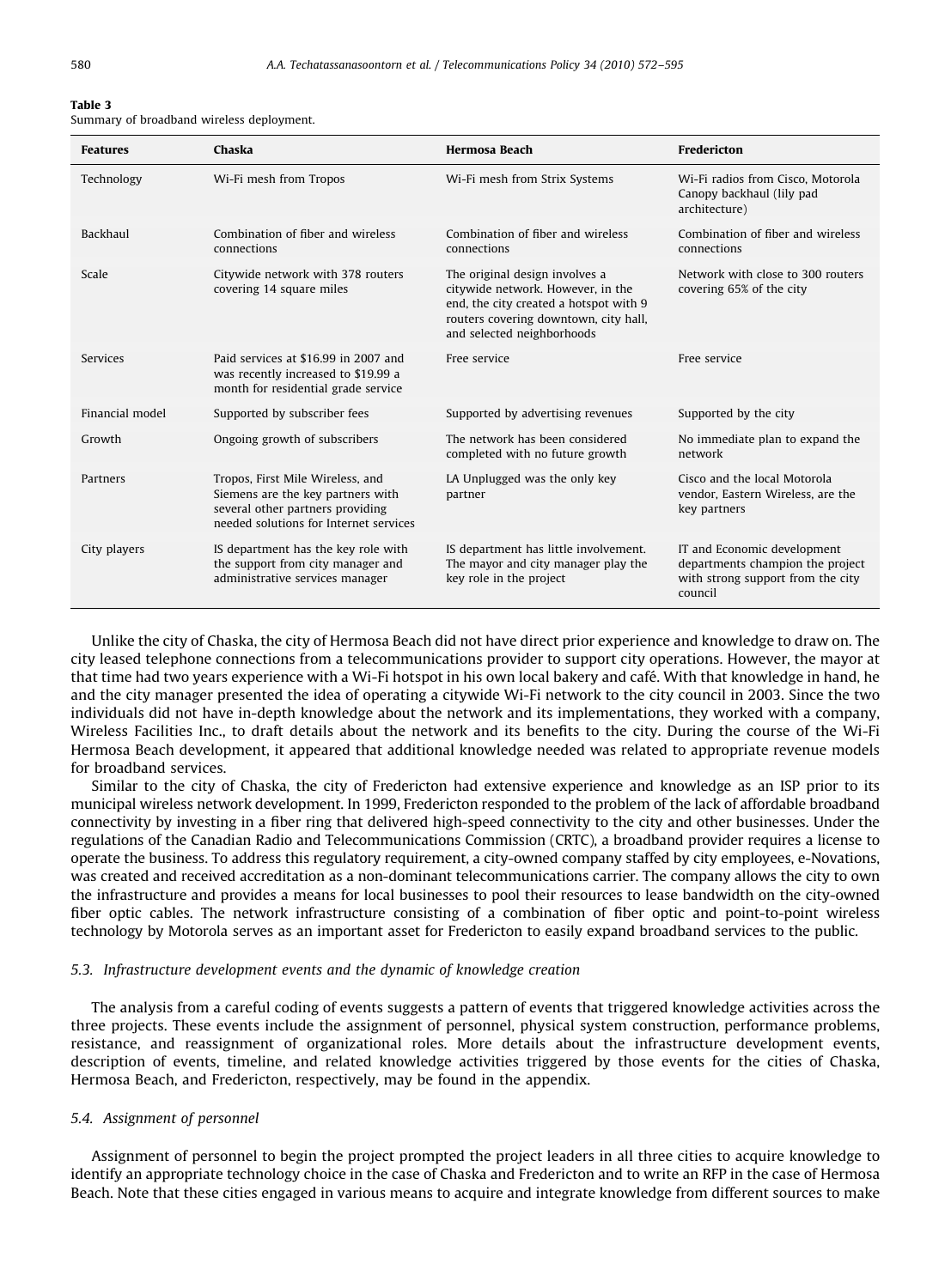their decisions. For example, the cities of Chaska and Fredericton learned in-depth technology knowledge by following the industry and talking to a number of vendors. In particular, Chaska's IS manager at the time, Mr. Bradley Mayer, began exploring and evaluating technologies for wireless access to residential users in early 2004. The city evaluated at least three technology solutions from the Metricom/Ricochet system, the Motorola canopy mesh network, and the Tropos system. They eventually chose the Tropos Wi-Fi mesh system primarily because the Tropos system uses an open standard that offers high speed broadband connections with low end user costs for customer premise equipment. In March 2004, the city tested Tropos equipment and found that it provided reliable connections. As a result, the city council approved the development of the network. The equipment and software investment was projected at \$535,000 with the assumptions that (1) the city would bill customers for the service through the utility billing system, (2) the city would provide modems to customers at no cost, and (3) the city would provide customer service support through hiring additional staff.

The mayor and city manager of the City of Hermosa Beach chose to adapt background knowledge they learned from municipal wireless conferences to write their own RFP. Note that these two city officials had no formal training in information technology. The city manager stated, ''No, I have no technological background. I'm a manager. I'm a generalist.'' Similarly, the mayor stated that ''I'm a business owner, a manager. I just like technology.'' Both the city manager and the mayor stressed the fact that there were no models ''out there'' for them to emulate concerning citysponsored wireless programs. They stated that they did all of the fact finding, writing the RFP, evaluating the bids, and making a decision without training, experience, or consultants. The city manager stated, ''Our RFP was only for building the network, not running it. We got 7 bids ranging from \$35,000 to \$200,000.'' The city eventually chose the lowest bid from a system integrator, LA Unplugged.

The city of Fredericton's IT manager, the CIO, and the executive director of the economic development office were the champions of the municipal wireless project. They presented the ideas of a free public wireless network (Fred-eZone) that used excess capacity in the fiber ring to the city council, who voted on each phase of the project as it developed. The city CIO and his team began by experimenting with various Wi-Fi technologies from various vendors. He concluded that ''We could achieve our goals if we found the right partner. We wanted someone that had a proven track record, the expertise, and the right product set.'' The city approached top networking vendors and local telecommunications and cable companies and chose a solution from Cisco who donated some of the equipment in-kind in exchange for using Fredericton as a demonstration project to publicize their products.

#### 5.5. Physical system construction

Although the city of Hermosa Beach planned to provide wireless services throughout the city, they took a more cautious approach by dividing the project into two phases. In February 2004, the Hermosa Beach city council approved \$35,000 funding to implement the first phase of the project as a test area to evaluate signal strength and backhaul equipment. This phase involved an implementation of 9 outdoor routers and covered 35% of the city area in downtown, city hall, and adjacent neighborhoods. Local business sponsored some of the operation costs. The city hoped that this partnership was a sustainable business model for a citywide deployment in the second phase. In the meantime, the city council requested the staff to work with private companies to find out whether a cost effective wireless broadband system could be successfully deployed throughout the city. In addition, the city council asked the staff to provide monthly reports on the operations and usage of the system.

Since the city of Hermosa Beach outsourced the design and implementation to an outside company, LA Unplugged, and their first phase implementation was relatively small, they did not have to directly deal with various issues arising during the physical system construction. The city manager stated, ''LA Unplugged bought the equipment from Strix Systems (<http://www.strixsystems.com>) and assembled the boxes and the network. After that they provided one year of operational maintenance.'' The first phase of the network was operational in August 2004. Between August and November 2004, there were about 300–500 residential users and 20–50 visitors each day. The city also relied on volunteers to teach Wi-Fi classes and to provide help to other users through an online forum (<http://www.wifihermosabeach.com/support>). The first phase of Wi-Fi Hermosa Beach appears to be a success. It received enthusiastic support from the city's residents as evidenced from the following quotes taken from residents who attended the city council meeting to support a citywide deployment in November 2004: ''free Wi-Fi was the best thing the city had done'', ''my reception is wonderful'', and ''I attended the Wi-Fi classes and had never seen such excitement in the community.''

In contrast, the physical system construction for Chaska and Fredericton triggered them to engage in new knowledge creation around specifics of Wi-Fi mesh implementations. Both cities integrated their prior knowledge as telecommunications or wireless operators to install the Wi-Fi mesh systems with help from their partners and experienced consultants to translate generic technology knowledge (e.g., frequencies, number and locations of outdoor nodes, and number of hops from a given outdoor node to a backhaul node) to specific city conditions. For example, Chaska worked closely with First Mile Wireless, a reseller and integrator of wireless solutions and an authorized reseller of Tropos, to plan and install the network. The city completed the installation of 230 Tropos 5110 routers on city-owned assets predominantly street lights throughout the 14 square miles of the city in June 2004. Backhaul was installed at 36 locations around the city using the existing city's infrastructure including the point-to-multipoint wireless links and fiber network.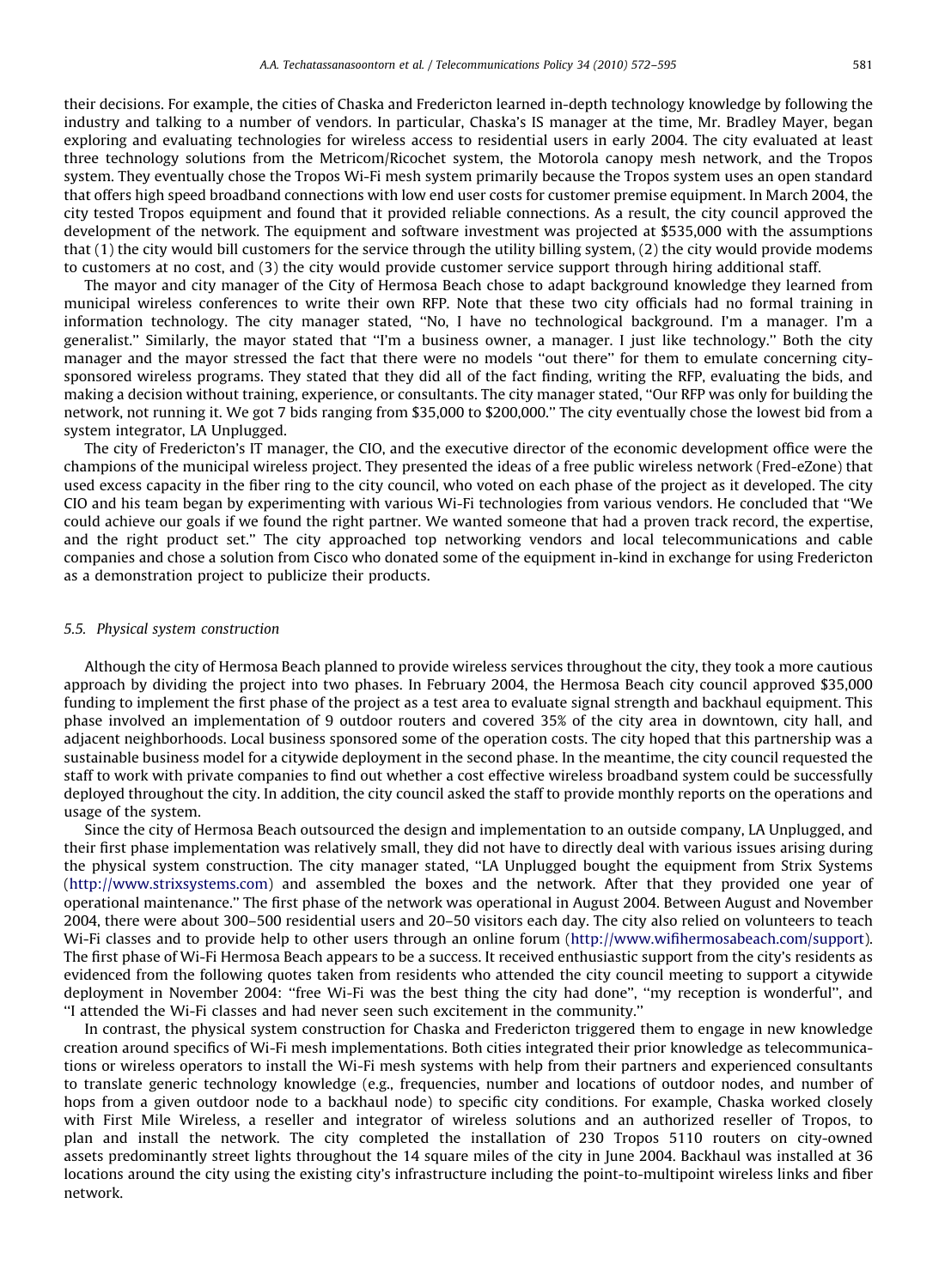Fredericton chose Cisco systems for their Wi-Fi mesh network and worked closely with the company. The city IT manager praised the working relationships they had with Cisco, ''The Cisco team worked tirelessly with us to fine tune the signal overlays, resolve radio signal interference issues, and educate our people so we could sustain the network after it was completed.'' He described the city's learning as integrating pillars of separate knowledge provided by contractors, saying ''how to create backhaul networks and virtual LANs and distribute IP addresses, that (expertise) you have got to bring in from the outside, but you have to understand how to maintain it.''

#### 5.6. Performance problems

Chaska experienced its first performance problems during the test period from July to November in 2004. During this period, 1200 customers signed up for free access to test the service. Throughout the test period, the city, particularly, the IS manager and his two staff members had to address several issues to get the system to work. It is important to emphasize that Wi-Fi mesh was a relatively new technology at the time of Chaska's implementation; therefore, there was not much existing knowledge in the industry for the city to draw from. The city's administrative services director explained, ''We were not just deploying Tropos products. We had to figure out how to backhaul from gateways through fiber resources. We also had to ensure that we had some wireless backhaul in the area that we did not have fiber access. We had to work out some issues that we had in terms of inconsistent coverage. During that time, we were getting a lot of calls from people saying that this does not work.'' The city's manager concluded in his interview reported in [Hughlett \(2007\)](#page-22-0) that ''In hindsight, that was a mistake. That is because 1000 households made for too big of a test sample, considering the new network still had bugs. A lot of Chaskans peppered the city with complaints. A smaller sample size would have been easier.''

Chaska also needed to acquire knowledge on the fly while the city experienced difficulty in integrating various components of the Wi-Fi mesh system. The city's administrative service director explained ''We not only had to deal with finding an authentication product, we had to find one that could handle the scale of customers that we were anticipating but could also allow us to put up the portal page... We also had trouble with the authentication system so we had to take it down and we left the system open while we worked with Pronto to bring the authentication controller back on again. We also were doing a lot of things to get different pieces in place including an e-mail server and web servers. We had to get the customer premise equipment programmed and make sure that they could connect to the mesh and they could connect with the authentication product.''

Later in the project, Fredericton and Chaska, in particular, had a series of performance problems (disappointing customer services, unreliable connections, interference problems, network abuse, and quality downgrade) that triggered knowledge activities to address those issues. Throughout its Wi-Fi mesh deployment, Chaska faced a number of challenges with the system. First, the city realized that the Wi-Fi mesh technology required significant fine-tuning according to the city's various topologies, buildings, street conditions, and dense tree neighborhoods. The city started out with 230 routers in early 2004. In August 2007, the city had 378 routers, with 148 routers added or a 64% increase from the original plan. The IT manager at the time admitted in his interview reported by [Hughlett \(2007\)](#page-22-0) that ''There were a lot of preconceived notions that you could just blast Wi-Fi signals through walls and trees and everything. We discovered that wet, leafy trees absorb radio signals. Wi-Fi signals don't pass through stucco like they did wooden walls.'' The city also found that if the number of hops grows beyond 3 or 4 hops to a gateway, the speed significantly drops down to dial-up grade service or even worse. This has become a problem in neighborhoods that are a long way from where gateways are located. In summer 2005, the city replaced the routers in one neighborhood with the newer 5210 Tropos routers. According to the city's administrative service director, that neighborhood experienced improvement in the quality of signal coverage because the 5210 technology works at different frequencies and it supports greater distance. Second, the technology was new at the time the city began its deployment. ''We are being one of the first or even the first to do a complete city Wi-Fi. There were still bugs that need to be worked out. We had a number of issues that hardware suppliers and software suppliers had not really thought about'', said the city manager. Finally, Wi-Fi mesh technology had been improving at a rapid rate between 2004 and 2005. After only one and a half years into its operation, the city replaced all of its Tropos 5110 routers with the newer 5210 ones. The city's administrative service director explained, ''Tropos created resolutions for some of the problems that we initially saw on 5110. We would be working on a problem and then we called Tropos and they said that the problem had been resolved in the 5210 model, or that is not available in 5110 but it is on 5210. There is a bit of frustration on our part. We were only into this for a year and a half, the new features that we help identify and we need were not going to be available in 5110.''

In addition to the technical issues, Chaska also recognized that their customer service experience and knowledge with being an ISP to business customers did not prepare them for providing services to residential customers as the city manager admitted ''As you move to residential customers, that is a whole different kind of customer service because they weren't as computer savvy and so we received more calls.'' Moreover, the city did not have the necessary tools to track and analyze calls to differentiate old problems from new ones. According to [Hughlett \(2007\),](#page-22-0) Chaska had 1100 residents signed up to use the service in 2005 but 800 of those left partly because of the lack of support and unreliable network access.

To respond to the immediate problem, the city hired additional temporary staff to extend the customer service hours. Eventually, the city discovered that the network connectivity problems were tightly related to customer services because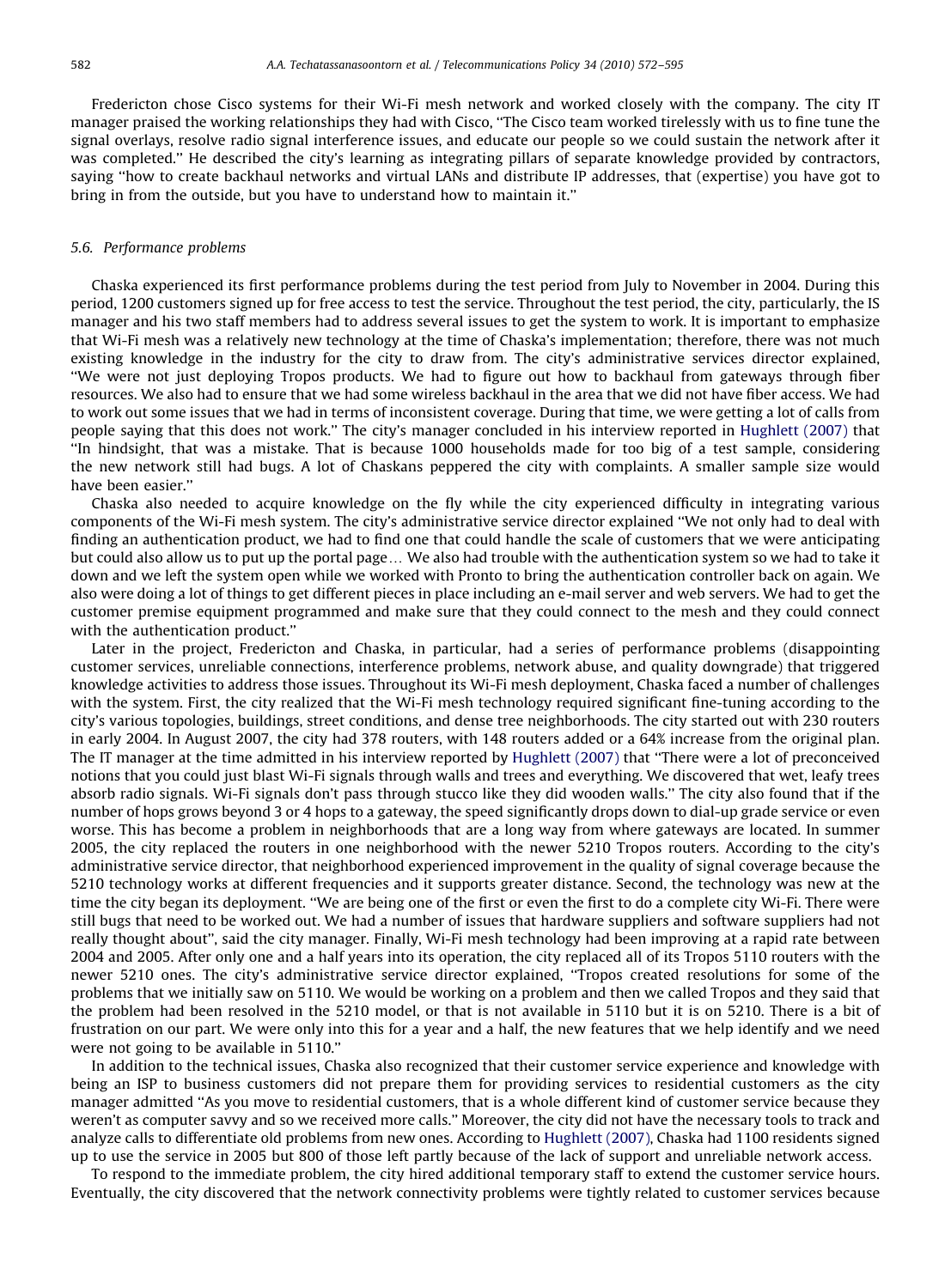most of the problems users called in for help were related to connectivity. Therefore, the customer service support needed to have necessary knowledge and information about network performance to respond to connectivity issues. However, the city did not have expertise and appropriate tools in these two areas. So, they eventually made the decision to outsource the network operation center and customer service to Siemens in February 2006.

Similar to Chaska, Fredericton encountered interference from other routers, as well as reliability issues related to applications used on the network. Initially, all of their routers were connected to one backhaul bandwidth point, thus overwhelming the antenna with ''broadcast storms'' leading to malfunctioning routers. To address this issue, the city fixed the design flaw of the network by separating the network into three virtual networks, each with its own broadcast tower connected to the fiber network. The three broadcast towers are located on the city water tower, a clock tower, and at the city's Knowledge Park business park.

The Fred-eZone does not require users to log in to begin a session. However, the system records users' MAC addresses when they begin a session. The network was originally designed as a completely open network with no traffic shaping. When the popular application BitTorrent<sup>4</sup> was launched, speeds on the entire network including the fiber backbone were incredibly slow because of peer-to-peer file sharing use among Fred-eZone users. The network managers introduced traffic shaping protocols that throttled peer-to-peer traffic. According to the city's IT manager, Fredericton was becoming known as an international hotspot for spammers. To address the problem, the city limited peer-to-peer traffic and blocked virus ports. While ports that use mail sending proxies like SMTP are not blocked, there is a limit of 10 messages per day that can be sent using SMTP, and outgoing mail messages are intercepted and run through an anti-virus program. Therefore, the network managers can determine the number of spam messages sent through the network. In addition, Fred-eZone blocks users who abuse the network by sending spam or using too much bandwidth, as well as limiting the amount of bandwidth allocated to the e-Zone during business hours.

Overall these cities' experiences offer several learning lessons for other cities. First, careful project planning is one of the important steps towards the success of the project. In particular, project planning needs to perform an analysis on realistic estimates of the number of subscribers, traffic pattern prediction, users' technical needs, and related security issues. Second, cities need to carefully evaluate the technology, understand its limitations as well as implementation details. Third, cities need to approach their wireless projects from a solution perspective. That is, cities need to think about all the components, both hardware and software required, to provide broadband services. Some of these components are outdoor routers, a backhaul system, servers, customer premise equipment, an authentication system, bandwidth shaping software, among others. Fourth, before launching broadband services, cities need to prepare necessary resources (e.g., helpdesk, network operation centers, and maintenance staff) to address connection problems and help users solve their usage problems.

#### 5.7. Resistance

One of the events that triggered new knowledge creation for Hermosa Beach was the resistance to the citywide deployment from some council members. In late 2004 to early 2005, the city considered expanding its Phase 1 network to cover the entire city. The cost of the expansion was estimated around \$126,000. In November 2004, the city council received feedback from citizens and businesses about the usage and benefits of the current network and their opinions about the expansion during one of the council meetings. However, more information particularly a possibility of a franchise business model through a partnership with an ISP, and an estimated monthly cost-revenue plan was needed for the city council to make the decision. To satisfy the request, the city manager identified other cities in California (e.g., city of Cerritos, city of West Hollywood) that planned to enter into a partnership with an ISP to offer a citywide broadband service. Internet service providers were motivated to partner with those cities because of potential revenues in the areas of cities where a telephone and a cable company did not offer broadband services. However, it is unclear if the same business model would work for the city of Hermosa Beach where its residents had several options for broadband services from the existing telephone and cable companies.

The city manager also consulted with the contractor to get a more accurate estimation of total cost, total revenue, and replacement costs and schedule. In the end, the citywide deployment proposal failed to gain approval. The city mayor cited lobbies from the telecommunication incumbents as one of the reasons for the approval failure. The mayor stated ''We had a pretty good deal with one of our initial vendors. They were going to offer us all of the radios for free. The cable companies got involved. Some independent wireless people got involved. They sent e-mails to our council people and got them to turn against us. They said the technology is inferior and obsolete. I had a real battle with another councilman. He claimed that it's a horse and buggy technology.'' It is also important to emphasize that the resistance in the Hermosa Beach project reflects the interplay among technology issues, the uncertainty around the revenue model, the proper role of government, and municipal priorities ([Cox, 2005](#page-22-0)). As reported in Cox, one of the council members who voted against the citywide deployment stated ''We're not going to pay to improve your street, but we are going to give you free Wi-Fi. You have to prioritize your needs and wants. This free Internet stuff would be way down on my list.'' Finally, another external event

<sup>&</sup>lt;sup>4</sup> BitTorrent is a peer-to-peer file sharing protocol for downloading high-quality files over the Internet. Some of the popular services are newly released movies, TV shows, music, and games. BitTorrent is considered bandwidth-intensive services.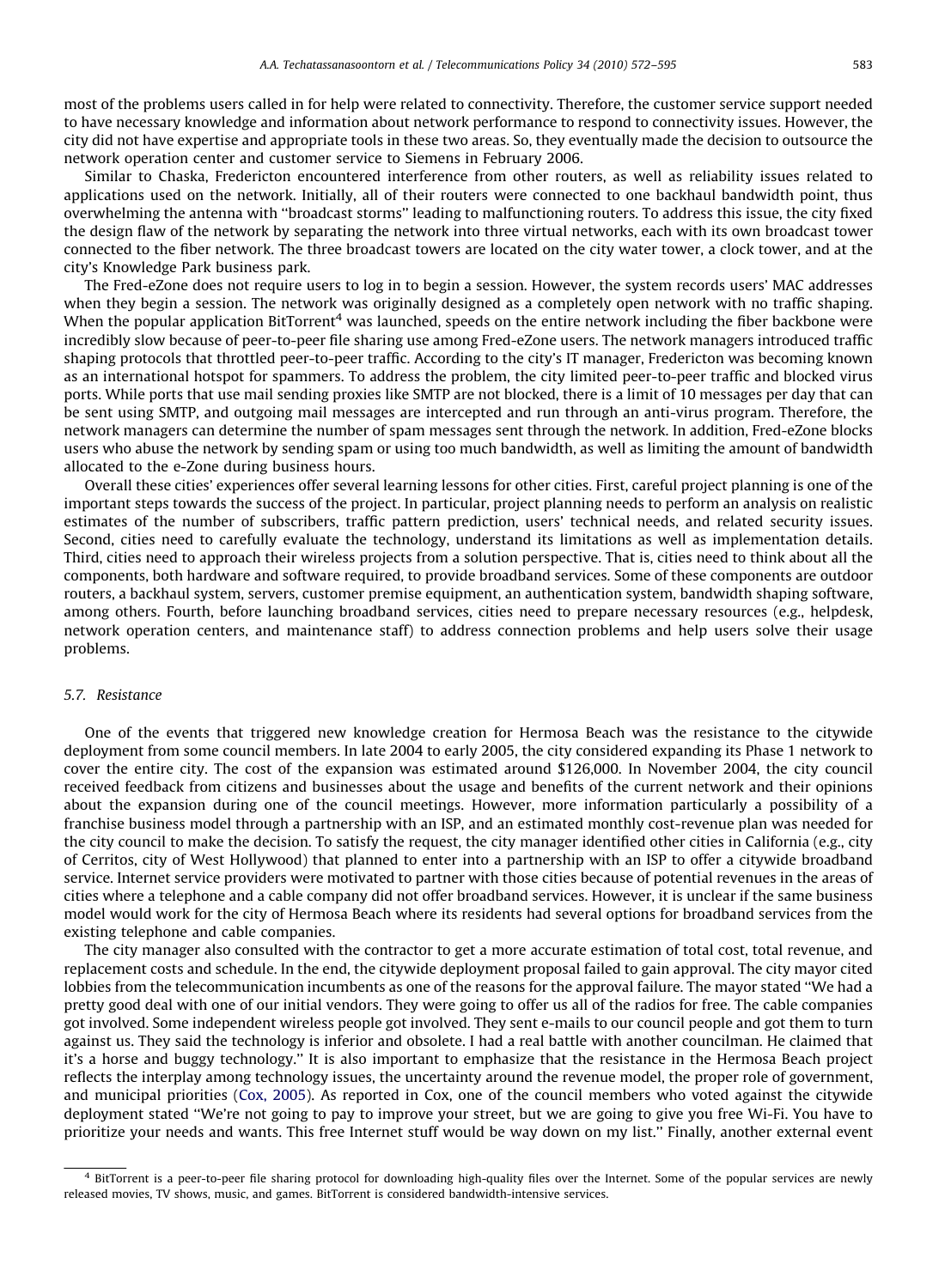that seemed to put an end to the citywide project was the change from the former mayor who was enthusiastic about the citywide deployment to the new mayor who strongly opposed to the project.

In terms of the future of the network, both the city mayor and city manager believed that there would never be a rollout of a complete citywide network. The mayor explained that, after the last council election, more of the council members were in favor of the network but it was no longer needed. He explained that with so many new options for broadband Internet in Hermosa Beach, particularly since the introduction of Verizon's FIOS fiber system in 2006, the need for citysponsored wireless was disappearing.

#### 5.8. Reassignment of organizational roles

As mentioned earlier, Chaska, Hermosa Beach, and Fredericton are early adopters of a Wi-Fi mesh system. Cities did not have opportunities to fully integrate the knowledge into their processes and routines. As a result, most of the knowledge related to system implementation, operation, and maintenance is embedded in people. Personnel turnover can be problematic and may have a negative impact on performance during this period of early knowledge development [\(Carley,](#page-22-0) [1992](#page-22-0)). Chaska experienced its personnel turnover when Brad Mayer who was the lead personnel throughout the testing and early deployment phases left Chaska in March 2006 to join Earthlink. Later, around July or August 2006, Chaska also lost another employee to Earthlink. This employee worked closely with Mr. Mayer and became knowledgeable with Tropos products, backhaul products, and the servers that support the operation center. The city manager stated, ''It was a big deal and it was probably one of our ongoing challenges. There are limited numbers of people who understand how Wi-Fi system works.'' A new IT manager was hired in late 2006. To get him up to speed with Wi-Fi mesh technology, the city sent him to a training course with Tropos. According to the new IT manager, ''It was a very good week of exploration of equipment, how to configure 5210, how to perform installation of 5210, and what optimal deployment looks like from a geographical standpoint.''

Although Chaska did not experience any significant disruption in their municipal network project, their experience offers a lesson for other cities to have adequate planning and training programs in place to address personnel turnover.

[Table 4](#page-13-0) summarizes the prior experience, infrastructure development events, and knowledge activities during the municipal wireless network deployment.

#### 6. Discussion

This study examines knowledge activities embedded in infrastructure development process in the context of municipal wireless networks. Although this study is not intended to offer a comprehensive set of factors that are important to the success of municipal broadband projects, it is argued that effective social learning process is important to understand why some projects fail and others succeed.<sup>5</sup>

During the course of municipal broadband projects, most cities are challenged with the daunting task to understand various technological choices; therefore, these cities tend to rely on external knowledge from their private partners to successfully deploy wireless broadband networks. [Cohen and Levinthal \(1990\)](#page-22-0) suggest that the development of absorptive capacity is domain-specific and path dependent in which having some absorptive capacity in a certain area enables an organization to acquire and exploit related knowledge in the future. In addition, an exposure to new knowledge influences an organization's decision making [\(March](#page-22-0) [& Simon, 1993](#page-22-0)). In this study, the knowledge developed through the citywide backhaul infrastructure development that the cities of Chaska and Fredericton undertook is valuable in at least two ways. First, it permits them to better understand and evaluate the potential value of wireless broadband technologies. Second, it offers the opportunity for the city staff to develop expertise and an understanding of the city's broadband needs. Beyond the knowledge accumulation, the investment in backhaul infrastructure and the availability of unused fiber capacity make it more economical to add the front-end wireless broadband services.

However, deploying a wireless broadband network involves complex learning processes because the required knowledge must be tailored to the usage needs and physical conditions of a city. The case study data offers evidence that there are at least four factors that influence a learning process and hence project performance. These factors are: the dynamic of technology development, partnership commitment, limitation of external knowledge and roles of learning-bydoing, and political dynamics. [Table 5](#page-13-0) presents the evidence from the three case studies to support the validity of these four factors.

#### 6.1. Dynamic of technology development

In 2004, Chaska, Hermosa Beach, and Fredericton were considered pioneers who chose to use a new Wi-Fi mesh technology in municipal wireless networks. Most of the technologies were still under development. There were a few

<sup>&</sup>lt;sup>5</sup> Some studies (e.g., [Gibbons](#page-22-0) & [Ruth, 2005; Goth, 2009; Hudson, 2010](#page-22-0)) suggest that a mixed public and government usage plan, well-planned risk sharing models with the private sector, realistic usage estimation, and sustainable business models are important to the success of municipal broadband projects.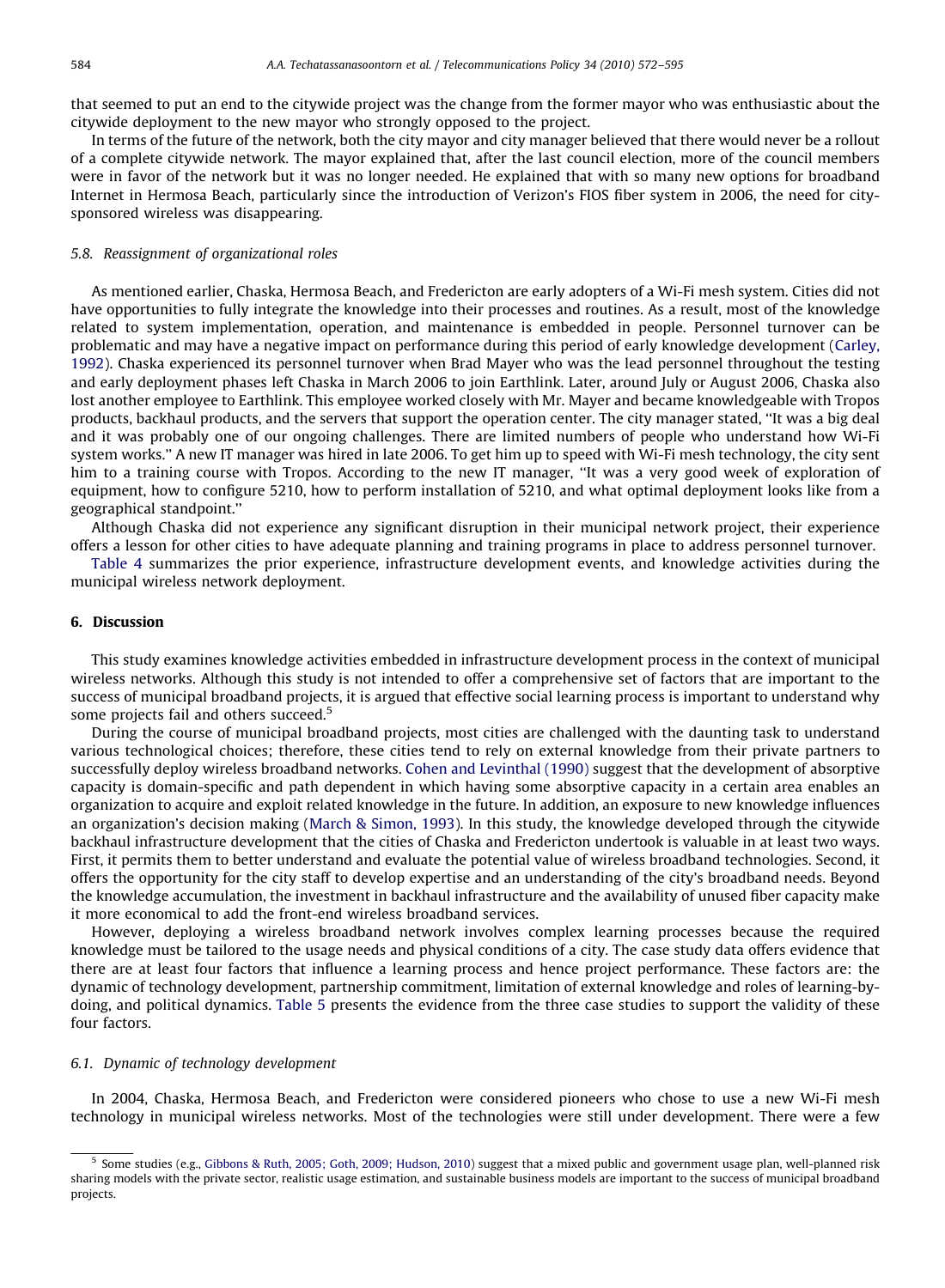<span id="page-13-0"></span>Summary of prior knowledge, infrastructure development events, and knowledge activities.

| <b>Constructs</b>                       | Chaska                                                                                                                                                                                                                                                                                                                                                                                                      | <b>Hermosa Beach</b>                                                                                                                                                                                                                                                                                                                   | Fredericton                                                                                                                                                                                                                                                  |
|-----------------------------------------|-------------------------------------------------------------------------------------------------------------------------------------------------------------------------------------------------------------------------------------------------------------------------------------------------------------------------------------------------------------------------------------------------------------|----------------------------------------------------------------------------------------------------------------------------------------------------------------------------------------------------------------------------------------------------------------------------------------------------------------------------------------|--------------------------------------------------------------------------------------------------------------------------------------------------------------------------------------------------------------------------------------------------------------|
| Prior<br>knowledge                      | The city had six year experience being an<br>Internet service provider to local school<br>district and other businesses                                                                                                                                                                                                                                                                                     | The mayor had two years experience in providing The city had two year experience<br>a hotspot in his own private business. Neither of being a broadband provider to<br>the two key personnel had any previous IT<br>network experience                                                                                                 | local businesses                                                                                                                                                                                                                                             |
| Infrastructure<br>development<br>events | • Assignment of personnel<br>• Assessment of performance<br>• Physical system construction<br>• Performance problems<br>• Reassignment of organizational roles<br>• Obsolescence of technology                                                                                                                                                                                                              | • Project definition<br>• Assignment of personnel<br>$\bullet$ Resistance                                                                                                                                                                                                                                                              | • Project definition<br>• Assignment of personnel<br>• Physical system construction<br>• Performance problems                                                                                                                                                |
| Knowledge<br>activities                 | • The IS department worked closely with<br>Tropos engineers to solve<br>implementation issues<br>• The city staff worked closely with<br>knowledgeable consultants on network<br>design<br>• Learning through feedbacks from trials<br>and errors with different connections<br>between routers and gateways and<br>newer model routers<br>• Providing training to new IT staff<br>• Research for solutions | • Participating in several national and state-<br>level conferences<br>• Exchanging knowledge with other cities in<br>the development stage<br>• Learning from other municipalities and other<br>institutions (such as a local university) and<br>applying the lessons learned to the context of<br>municipal wireless network project | • Attending conferences<br>• Integrating specialist<br>knowledge from consultants<br>including Cisco network<br>engineers and RF specialists<br>• Learning through trial and<br>error by responding to<br>problems raised by network<br>architecture choices |

# Table 5

Factors that influence learning processes in municipal broadband projects.

| <b>Factors</b>                                                     | <b>Evidence from case studies</b>                                                                                                                                                                                                                                                                                                                                                                                                                                                                                                                                                                                                                                                                              |
|--------------------------------------------------------------------|----------------------------------------------------------------------------------------------------------------------------------------------------------------------------------------------------------------------------------------------------------------------------------------------------------------------------------------------------------------------------------------------------------------------------------------------------------------------------------------------------------------------------------------------------------------------------------------------------------------------------------------------------------------------------------------------------------------|
| Dynamic of technology development                                  | <b>Chaska:</b> "Tropos created resolutions for some of the problems that we initially saw on 5110. We would<br>be working on a problem and then we called Tropos and they said that the problem had been resolved<br>in the 5210 model or that is not available in 5110 but it is on 5210  We were only into this for a year<br>and a half, the new features that we help identify and we need were not going to be available in 5110."<br><b>Hermosa Beach:</b> The city had to adapt routers that were originally designed for indoor use in its<br>outdoor deployment.<br><b>Fredericton:</b> "When the popular application BitTorrent was launched, speeds on the entire network<br>were incredibly slow." |
| Partnership commitment                                             | <b>Chaska:</b> " I have to give Tropos a lot of credits. They really stepped up and provided us access to a lot<br>of their systems engineers and some of their key field people to help us with the deployment."<br><b>Fredericton:</b> "The Cisco team worked tirelessly with us to fine tune the signal overlays, resolve radio<br>signal interference issues, and educate our people."                                                                                                                                                                                                                                                                                                                     |
| Limitation of external knowledge and roles<br>of learning-by-doing | <b>Chaska:</b> "There were a lot of preconceived notions that you can just blast Wi-Fi signals through walls<br>and trees and everything. We discovered that wet, leafy trees absorb radio signals."<br>Hermosa Beach: "There was no RFP model. No other cities were doing this at the time. There was<br>nothing to follow."<br><b>Fredericton:</b> The initial design was based on a single network but when adverse weather conditions<br>affected the radios and interference between radios grew, quality of service impacted the entire<br>network. As a result, the city changed the design to include three virtual networks.                                                                          |
| Political dynamics                                                 | <b>Hermosa Beach:</b> The citywide deployment proposal failed to gain approval from the city council.                                                                                                                                                                                                                                                                                                                                                                                                                                                                                                                                                                                                          |

industry players who offered Wi-Fi mesh products at the time. In addition, vendors had limited or in some cases no experiences in deploying a Wi-Fi mesh in a large geographical area. In Chaska's case, Tropos previously implemented Wi-Fi systems in selected applications including public safety, police, and fire usage. Similarly, Hermosa Beach had to adapt routers from Strix Systems that were originally designed for indoor use for their outdoor project. Later on in December 2004, Strix Systems introduced weatherized rugged routers with better coverage and improved power transmission specifically designed for outdoor use. If the second phase of the Hermosa Beach Wi-Fi project had been approved by the city council, the city would have had to go through such an upgrade in April 2005 when Tropos released its newer 5210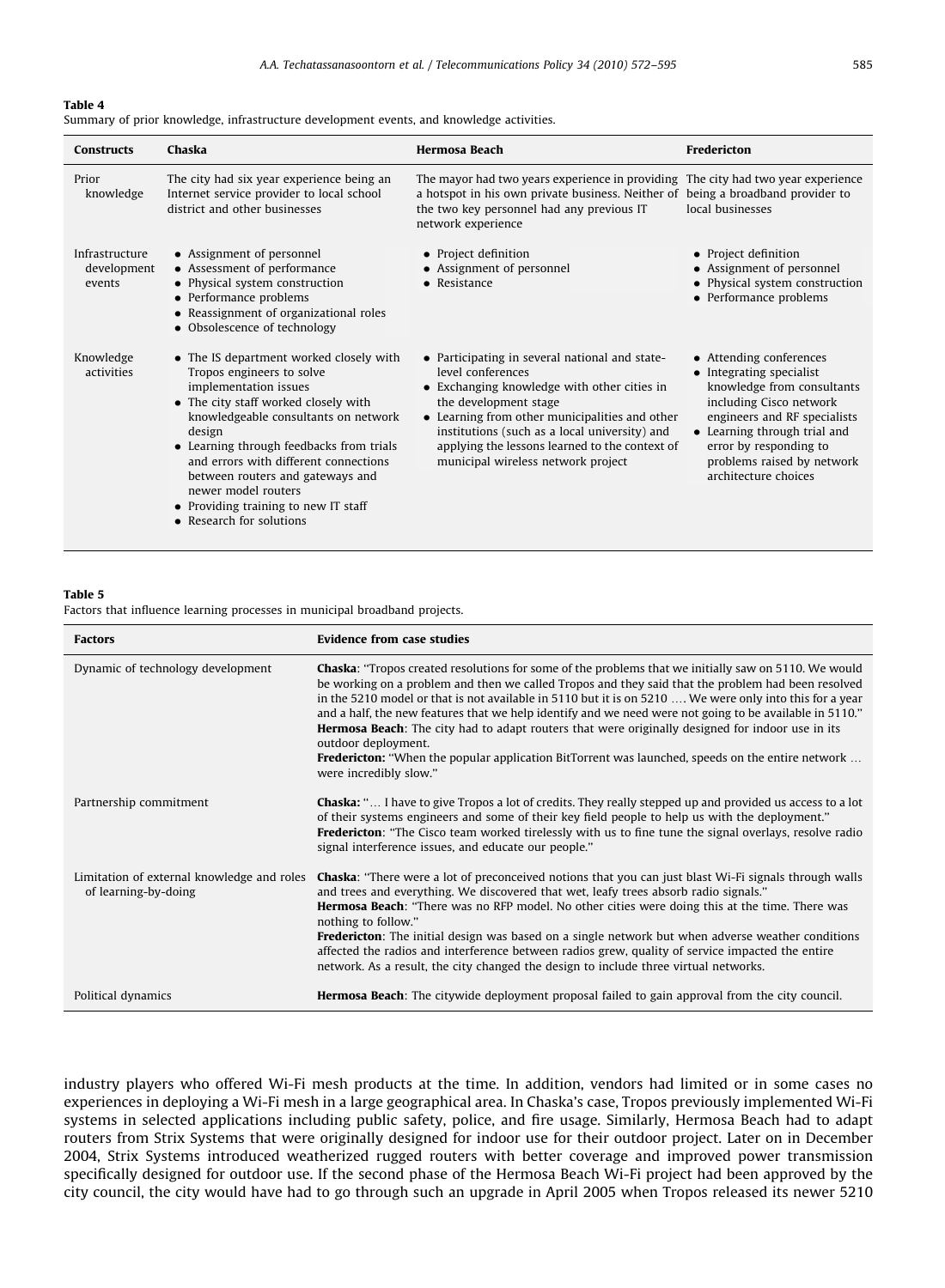routers (801.11 g) which are far better than the older 5110 model (802.11b) in terms of capacity and enhanced multi-use network capabilities.

The continuing development of Wi-Fi and other related wireless technology has implications on knowledge activities which in turn influence project performance. First, cities had to keep pace with technological development and had to learn and evaluate new technologies that might offer better features or solve some of the current issues that the cities experienced. In addition, as early adopters of the new technology, cities were also involved in co-learning with their partners to identify problems with the current technology with the intention that the vendor would resolve these issues in the next technology generation. As a result, cities might not get the optimum performance that the technology has to offer in its current generation.

How can cities cope with the fast changing broadband technology? The experiences from these three cities suggest that good project planning, user expectation management, and systematic performance evaluation are critical to project success. First, a good understanding of application needs and stakeholder expectations is required to develop an appropriate network design. Therefore, cities are encouraged to set up various task forces to study current broadband availability, pricing, and broadband needs and provide recommendations on technical and business solutions for the project. Second, an RFP should not commit the city to a specific technology platform. Instead, an RFP should have a detailed outline of technical requirements that emphasizes desirable performance metrics such as access and backhaul performance, coverage, security, reliability, redundancy, and scalability. Third, an RFP should explicitly state that a city anticipates technology upgrades to meet changes in increased bandwidth demand. Thus, vendors are required to provide their roadmap of product development and a plan for a technology refresh if newer technologies such as a new Wi-Fi standard and WiMAX become available. Fourth, it is important that a city uses public forums and committees to engage various user groups in order to set up the correct expectation about network performance regarding speed, reliability, and factors that may impact network performance. Fifth, it is important that a city develops a systematic performance evaluation once broadband services are offered. Following an industry trend and sharing information with other cities are some of the ways that cities can learn how to address any performance issues as they arise.

#### 6.2. Partnership commitments

Chaska and Fredericton worked closely with private partners in the design and management of their networks while Hermosa Beach chose a hands-off approach by outsourcing the design and management to a private company. More specifically, Chaska worked closely with Tropos and their staff to implement the Wi-Fi mesh network and integrate other solutions to deliver Internet services. All three Chaska key personnel shared similar views of the strong partnership from Tropos. The city's administrative service director summarized Tropos's commitment as follows: ''The thing that I have to give Tropos a lot of credits is they really step up and provided us access to a lot of their systems engineers and some of their key field people to help us with the deployment at the time it was certainly one of the largest deployment that they had done and also the largest deployment of varying topologies.'' Similarly, the IT manager of Fredericton, attributes the project success to the partner, Cisco, who donated equipment and provided essential expertise to develop the network.

In addition to a partnership with Tropos, Chaska also enjoyed a long, ongoing relationship with First Mile Wireless, who had partnered with the city on a prior line of sight wireless service for businesses. First Mile Wireless CEO was very knowledgeable in wireless technology and he provided extensive assistance to help the city understand Tropos technology and how to transform the knowledge into practice including frequency allocations, effective coverage of routers in the field, and adaptation to topologies and challenges in the implementation environment.

Strong partnerships offer partners the opportunity to learn from and about each other. The notion of partnership commitment in this research relates to trust in strategic alliances and joint venture research ([Koza & Lewin, 1998; Lane](#page-22-0) [et al., 2001](#page-22-0)). [Kumar \(1996\)](#page-22-0) defined trust as dependability by the partners and each partner is interested in the welfare of the other. Successful alliances and joint ventures exhibit trust between partners. Trust is also important to absorptive capacity because it stimulates open sharing of valuable information and tacit knowledge [\(Inkpen](#page-22-0) [& Beamish, 1997](#page-22-0)).

Partner selection and service level agreements (SLAs) are some of the mechanisms that are helpful to guarantee commitment from private partners. A comprehensive background check that covers financial stability and technical capabilities is important to the partnership selection process. For example, a city may want to check if vendors have experience with other municipal broadband projects. A city can also use the information from a vendor's response to an RFP to evaluate their technical capabilities. For example, a vendor's network architecture plan, its plan to mitigate interference issues, and system capabilities (e.g., throughput, latency, and jitter) to support voice, data, and video applications are useful information.

An SLA is a contract to characterize the service and specify the quality of service that a private partner will provide to a city ([Lehr](#page-22-0) [& McKnight, 2002\)](#page-22-0). Service level agreements that focus on network performance metrics around key applications under a normal condition and under a high subscriber load for different type of traffic (voice, video, and data) will guarantee private partners' commitment to work with the city to meet its broadband service goals. In some cases, SLAs may also include customer service support, technical support, and performance management.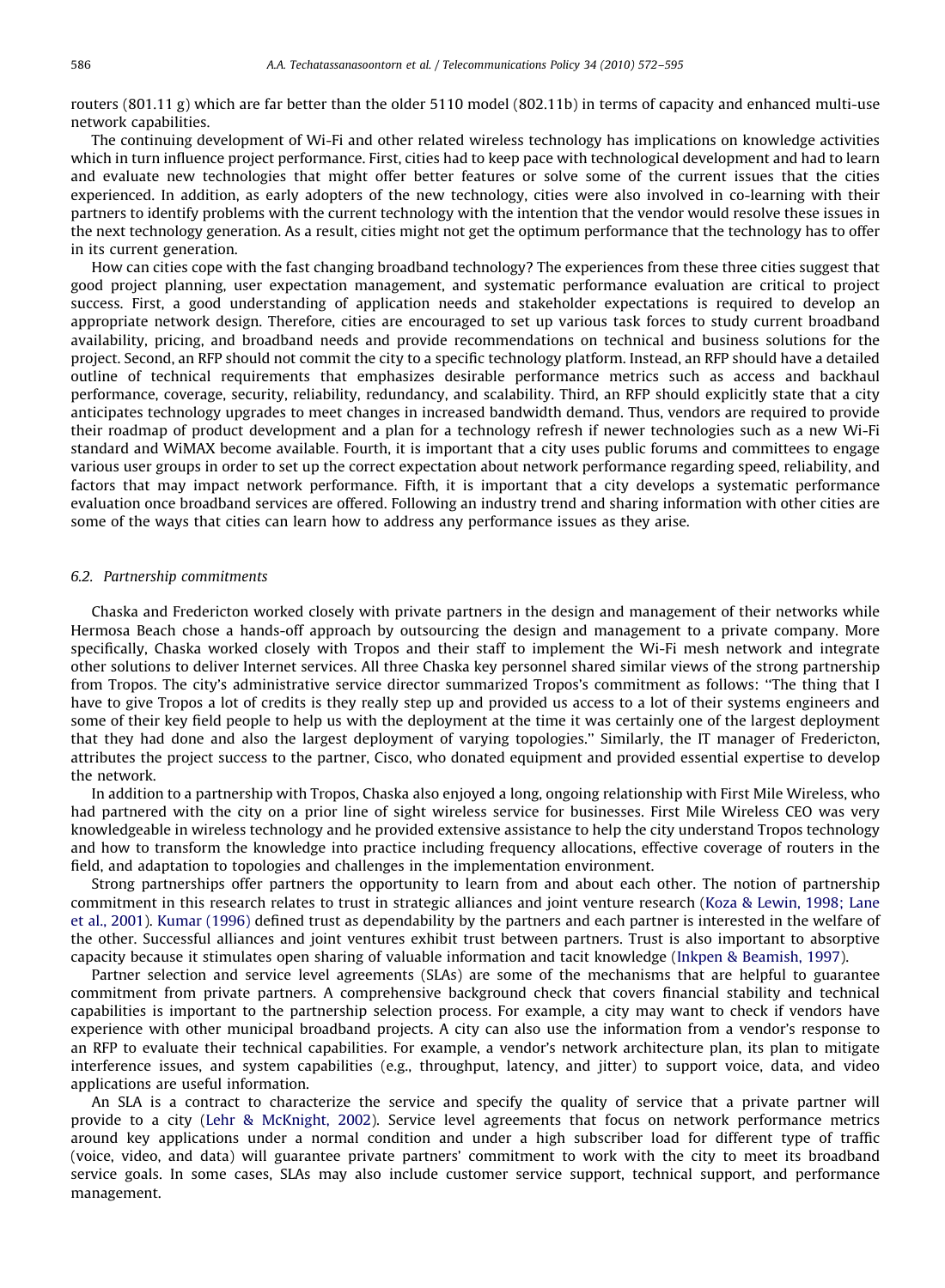#### 6.3. Limitation of external knowledge and roles of learning-by-doing

Knowledge related to new technologies is likely to be located outside of an organization ([Konsynski & Tiwana, 2004;](#page-22-0) [Van den Bosch, Volberda,](#page-22-0) & [de Boer, 1999](#page-22-0)) The rapid change of Wi-Fi mesh technology and the limited experience in Wi-Fi deployment in the industry requires a city to try out knowledge learned from the industry, evaluate the performance, and readjust their knowledge based on feedback from actual experience. In the case of the city of Fredericton, the network was originally designed to be a completely open network with minimal control and security monitoring. After the first year of operation, the city discovered that peer-to-peer traffic and spam significantly slowed down the network speed for users. As a result, the city blocked known virus ports, limited the number of e-mail messages sent, and scanned outgoing e-mail messages for viruses.

The implementation of Tropos routers in Chaska also illustrates the feedback loop between the external knowledge available through private partners and knowledge discovered through practice [\(Saccol](#page-23-0) [& Reinhard, 2006](#page-23-0)). For example, Chaska learned from Tropos that every 5th or 6th routers needs to be connected via a gateway to backhaul connection. However, after implementing routers according to this standard rule, the city experienced problems in signal strength and unacceptable speeds leading to unreliable and low quality Internet services. This is because some areas in Chaska had dense tree lines and green vegetation, while other areas had no gateways close by. In addition, some materials used to build houses can also block out signals. The city worked closely with Tropos to resolve the issues by limiting the number of hops to 3 or 4, adding gateways, and revising frequency plans. Chaska went through a process of iterative knowledge discovery and had to adjust knowledge previously learned according to various conditions of the city.

The city administrative service director described Chaska's learning experience as, ''A lot of knowledge that we have obtained has been through our efforts of trying something, see how it is performed, looking at alternative solutions, trying these alternative solutions and working to create what is the best combination to meet the needs of a particular area... The first two years we continue to make a lot of discoveries. We know that it is not just drawing a circle and positioning these radios but we also have to take into account the topology.''

The knowledge discovery process not only benefits Chaska but it also significantly benefits Tropos. Mr. Ron Sege, President and CEO of Tropos, in his comment article on muniwireless.com said ''The lessons learned in deploying Chaska spawned many mesh software innovations and a new class of analysis tools that will dramatically decrease the time needed to optimize networks in the future.''

The relationship between Tropos and Chaska and the mutual benefits that they share in new knowledge creation relates to the collaborator supply chain relationships studied in [Malhotra et al. \(2005\)](#page-22-0). In their study of the RosettaNet consortium in the IT industry, they found that firms that engage in collaborator type partnerships achieved high knowledge creation by exchanging privileged information and engaging in joint decision making.

#### 6.4. Political dynamics

[Bowker and Star \(1999\)](#page-22-0) argued that infrastructure development is not a smooth process because not all technologies develop into embedded infrastructures. Social and political negotiations have important impact on how the infrastructure is eventually built. These statements are certainly true for the Hermosa Beach case. Resistance and politics that led to the failure to build a citywide broadband network in Hermosa Beach primarily evolved from the complex interaction among local politics, beliefs about the role of government in broadband services, and technology limitations. On one hand, some level of resistance is good for the project because it creates additional oversight to the decision making process. In particular, resistance enables city champions of municipal broadband to find more evidence to support technology choice, address project sustainability, and find appropriate business models as evidenced in the case of Hermosa Beach. Another unexpected result is that the broadband, though partially complete, was viewed as a threat to the private broadband providers. As a result, they were pressured to offer high quality services at reasonable prices. On the other hand, some may argue that an abandonment of municipal broadband may result in a long-term opportunity cost to increase competition, lower prices, and drive demand for future deployments in both the public and private sectors [\(Scott](#page-23-0) & [Wellings, 2005](#page-23-0)).

From a broader perspective, these early examples of municipal broadband initiatives offer valuable lessons for future deployments. First, cities need to understand that the project approval process may take longer than expected. During the process, project champions need to be prepared to find evidence to defend against concerns raised by various stakeholders. Hermosa Beach city manager agreed: ''Our network was all about politics, beginning to end. It was started by a guy on the council who was a true believer and who influenced others on the council to support his ideas. It ended when council members were convinced by the phone and cable companies that this was not a good idea. It was all politics.'' Second, it is important to emphasize that there is a great deal of uncertainty in municipal politics. In some cases, individuals who oppose a project may feel that the project is not their idea but a champion's initiative as in the case of San Francisco ([Hudson, 2010](#page-22-0)). As a result, early ''on-boarding'' engagement of stakeholders and decision makers can be critical to the success of the project.

[Table 6](#page-16-0) summarizes guidelines and action plans for future municipal broadband projects.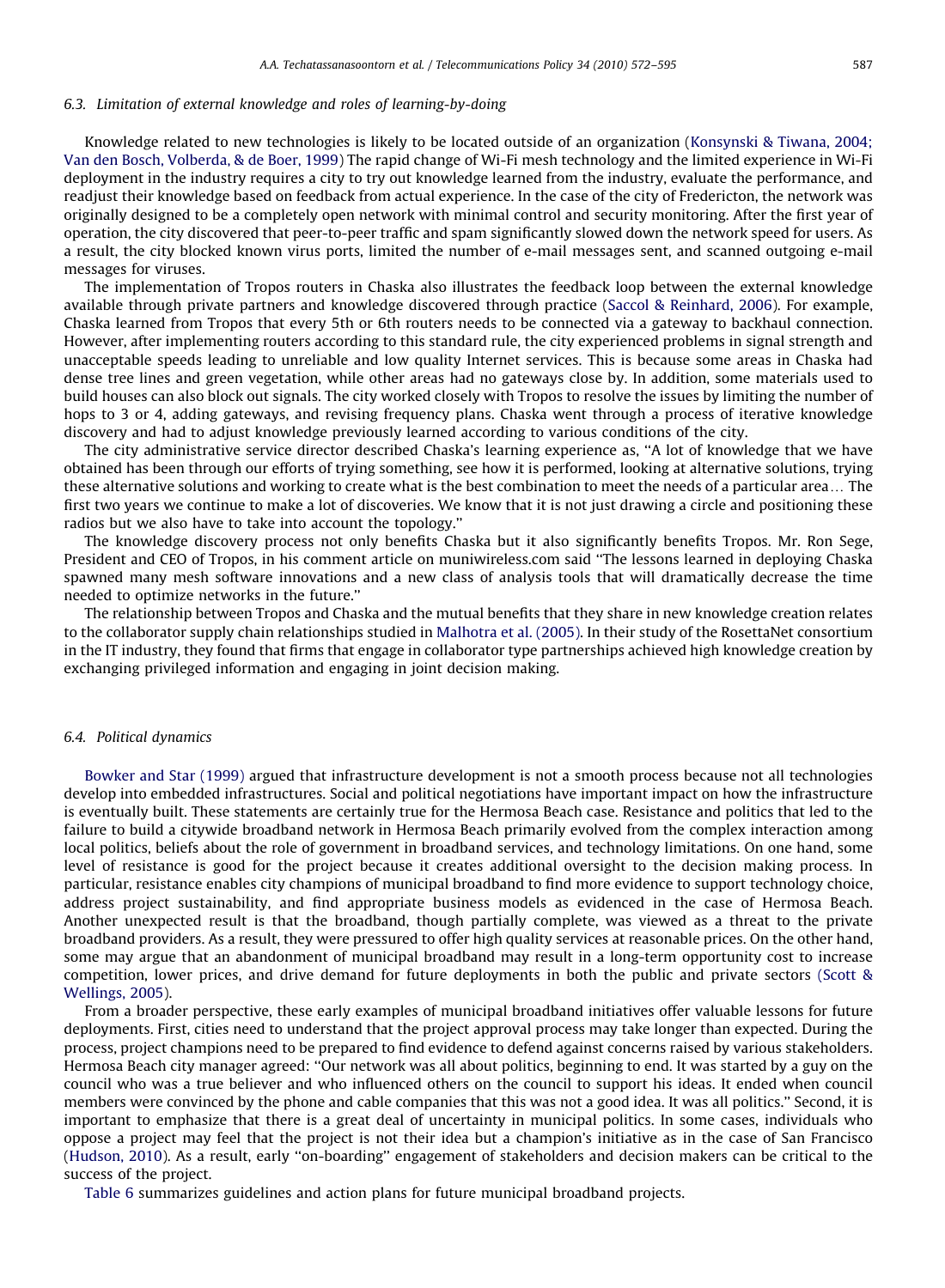<span id="page-16-0"></span>Practical guidelines for future municipal broadband projects.

#### Factors, guidelines, and action plans

#### Factor: Dynamic of technology development

Guideline 1: A city needs to have a good understanding of users' application needs and stakeholder expectations to develop an appropriate network design.

Action plan:

- Hire knowledgeable consultants to help with network design and customization of the technology to a city's conditions.
- Participate in industry conferences to learn about recent technology trends.
- Share information with other cities to learn technology implementation details.
- Set up task forces to study current broadband availability, pricing, broadband needs, and feasible business models. These task forces should provide recommendations on technical and business solutions for the project.

Guideline 2: An RFP should not commit a city to a specific technology platform.

Action plan:

- Emphasize desirable performance metrics such as access and backhaul performance, coverage, security, reliability, redundancy, and scalability in an RFP.
- Require vendors to provide their plans on technology upgrade to meet with increased bandwidth demand.

- Require vendors to provide their roadmap of product development and a plan for a technology refresh if newer technologies become available. Guideline 3: A city should manage user expectation of broadband service performances before introducing the service. Action plan:

- Use public forums and committees to engage various user groups and set up the correct expectation about network performance in the areas of speed, connection reliability, and factors that may impact network performance.

Guideline 4: A city should develop a systematic performance evaluation of broadband services.

Action plan:

- $\bullet$  Hire a third party company to evaluate network performance.
- Follow industry trend and share information with other cities to learn useful evaluation plans and ways to address performance issues.

#### Factor: Partnership commitment

Guideline 1: A city needs to have a careful partner selection process.

Action plan:

- Perform comprehensive background checks that cover financial stability and technical capabilities.
- $\bullet$  Check vendors' experience and their success with other municipal broadband projects.
- Use information from vendors' response to an RFP to evaluate their technical capabilities. Some of the useful pieces of information are a vendor's network architecture plan, a plan to mitigate interference issues, system capabilities to support voice, data, and video applications.

Guideline 2: A city should use service level agreement (SLAs) to characterize the quality of service received from private partners. Action plan:

- Focus on network performance metrics around key applications under a normal condition and under a high subscriber load for different types of voice, video, and data traffic.
- Include customer service support, technical support, and performance management if possible.

#### Factor: Limitation of external knowledge and roles of learning-by-doing

Guideline 1: A city needs to understand that broadband is not a plug-and-play technology. Considerable customization and fine-tuning are needed in the implementation and maintenance process.

Action plan:

- Have dedicated city personnel work closely with private partners to gain necessary knowledge and skills to maintain a network.
- Use a pilot project to test network equipment in a small city area.
- Have a reasonable number of users to test a system before a large-scale rollout. Use the feedback from the test to adjust a network and prepare necessary resources to address usage problems.

#### Factor: Political dynamics

Guideline 1: A city needs to understand that the project approval process can be a highly political process and may take longer than expected. Action plan:

- Be prepared to provide necessary evidence to defend against concerns raised by other stakeholders.
- Should have early ''on-boarding'' engagement of stakeholders and decision makers.

# 7. Conclusion

This research extends the absorptive capacity theory to examine the dynamic of knowledge activities concerning infrastructure development processes in the context of municipal wireless networks. The infrastructure development process is framed as a dynamically emergent social process and knowledge as embedded in social actions. The absorptive capacity model for the infrastructure development process is conceptualized and used to empirically examine the role of prior knowledge, events that trigger knowledge activities, and the dynamic of knowledge activities in three case studies (Chaska, MN; Hermosa Beach, CA; and Fredericton, Canada).

This paper contributes to theory and practice. The study makes at least two contributions to theory. First, this research extends the absorptive capacity theory to examine the infrastructure development by using a sequence of events to explain the outcome of the infrastructure development process. By doing so, rich detailed information about actions and how they unfold over time that lead to different outcomes are preserved ([Sabherwal & Robey, 1995](#page-23-0)). Consequently, this research answers the call for process research by many ISD researchers to offer richer insights to understand such complex social phenomenon [\(Sabherwal & Robey, 1995; Sambamurthy & Kirsch, 2000\)](#page-23-0).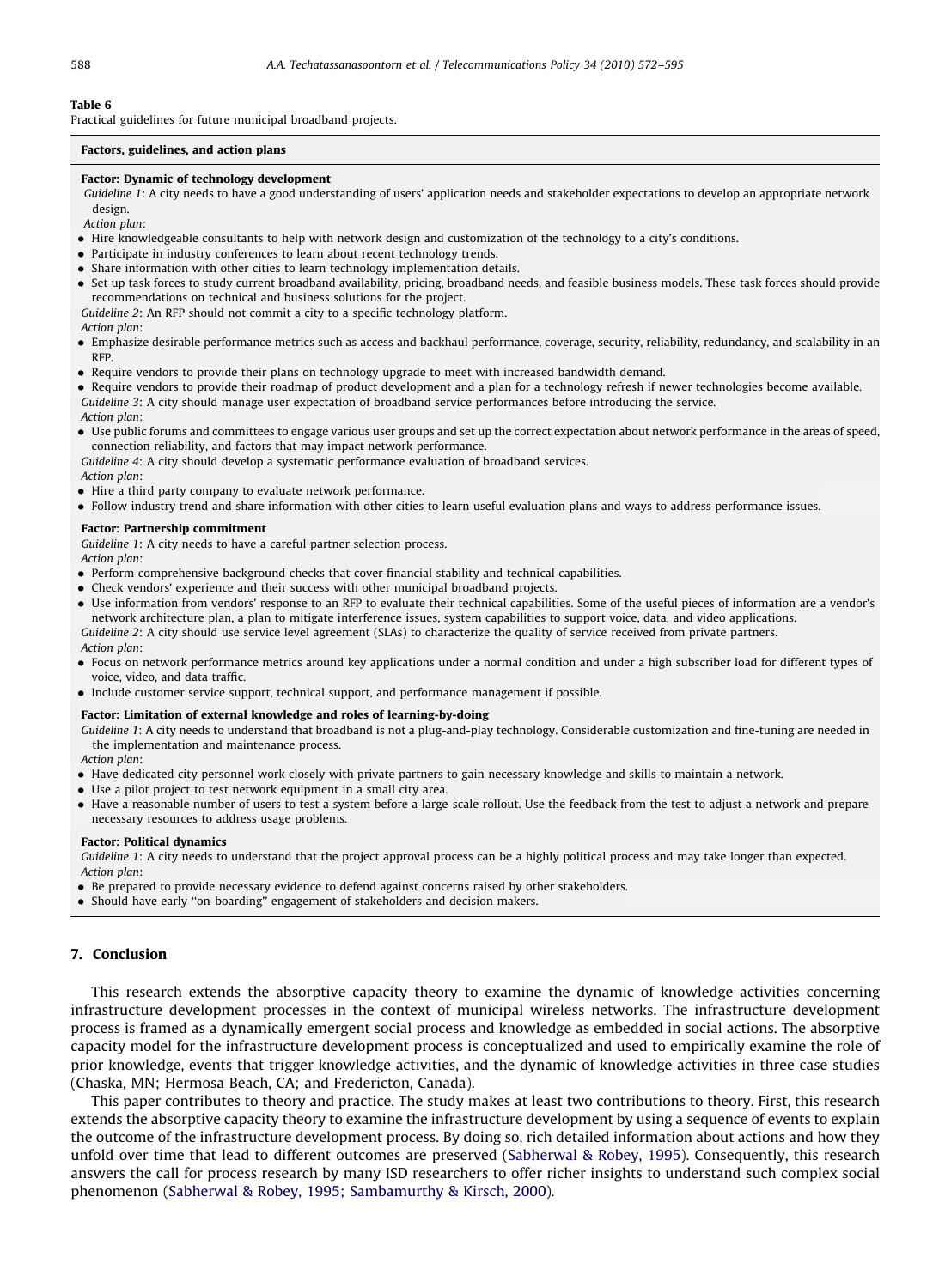A second contribution is that the research results suggest four factors that influence the dynamic of knowledge activities: dynamic of technology development, partnership commitments, limitation of external knowledge and the role of learning-by-doing, and political dynamics. Although these four constructs are discovered in the context of municipal wireless networks, they may be generalizable to other contexts beyond infrastructure development such as new product development, new technology adoption, and new technology development.

From a practice perspective, the study provides policy insights for cities that are in the process of planning and deploying municipal wireless networks. For any project, planning, user expectation management, systematic performance evaluation, a careful partner selection process, and the use of service level agreements are important for project success. Cities also need to have realistic expectations about Wi-Fi deployment by taking into consideration that the technology is not a plug and play technology and that considerable efforts are needed to integrate the technology with other solutions to deliver broadband Internet services as well as to configure the system according to topologies, street conditions, buildings, density of trees, among others.

This research has two limitations. First, the retrospective research method limits it to high-level events. As a result, this study is unable to capture micro-level events and the detailed breakdown of knowledge activities (i.e., acquisition, assimilation, integration, and exploitation). The data collected illustrates a smaller number of events and a summary of knowledge activities in the findings. This offers an opportunity for future research to use longitudinal data collection while projects are in progress to capture richer development process and associated knowledge activities. Richer event data would enable researchers to apply other analysis methods (e.g., Phasic case studies, Markov analysis, and Time Series analysis) to develop deeper insights into new knowledge creation in the infrastructure development process. Second, although this research offers a greater understanding of the dynamics of knowledge activities in an infrastructure development process, the collected data would not allow the researchers to evaluate a relationship between knowledge activities and outcomes of the development process. Another useful question to explore in future research is how municipal broadband projects and learning events change the way cities operate. Such extension from this research would contribute significantly to the ISD and knowledge management literatures concerning the importance of knowledge creation and exploitation in the development process.

#### Acknowledgements

A part of this research was presented at the 35th TPRC Conference on Communication, Information and Internet Policy, Arlington, Virginia, September 28–30, 2007. The authors would like to thank the conference reviewers and the audience for useful feedbacks. We thank Erik Bohlin, Telecommunications Policy Editor-in-Chief, the associate editors, and two anonymous reviewers for their helpful comments. We also thank Krishna Jayakar, Sandeep Purao, Steve Sawyer, and Eileen Trauth for their helpful suggestions. The Fredericton, Canada case study research was supported by the Community Wireless Infrastructure Research Project, funded by Industry Canada.

## Appendix

For the infrastructure development events and knowledge activities, see Tables 7–9.

#### Table 7

Infrastructure development events and knowledge activities: Chaska, MN.

| <b>Events</b>                                                 | <b>Description</b>                                                                                                    | <b>Time line</b>  | <b>Knowledge activities</b>                                                                                                                                                                                                                                                                                                                                                                                                                                                                                                                                                                                                                     |
|---------------------------------------------------------------|-----------------------------------------------------------------------------------------------------------------------|-------------------|-------------------------------------------------------------------------------------------------------------------------------------------------------------------------------------------------------------------------------------------------------------------------------------------------------------------------------------------------------------------------------------------------------------------------------------------------------------------------------------------------------------------------------------------------------------------------------------------------------------------------------------------------|
| Assignment of<br>personnel                                    | The IS department was assigned to research<br>wireless broadband technology to blanket the<br>entire city             | Jan.-Feb.<br>2004 | The knowledge acquisition was done through<br>talking to vendors and following the industry.<br>The IS department carefully evaluated the<br>advantages and disadvantages of different<br>wireless broadband products in the market.<br>At the end, they concluded that Wi-Fi mesh is<br>the best choice with Tropos as a preferred<br>vendor because Wi-Fi mesh is a non-<br>proprietary system with relatively fast speed.<br>However, some of their knowledge was<br>developed by chance as stated by the former<br>IS manager "We stumbled across Tropos web<br>site, and we thought they might be able to<br>offer us something of value." |
| Assessment of<br>performance: on-site<br>testing of equipment | The city had a satisfactory on-site testing of<br>Tropos equipment and determined to move<br>forward with this vendor | Mar. 2004         | The IS manager stated "[Tropos] came out<br>and left us three of their nodes. We went out<br>and built a kind of temporary network on the<br>roof of a few of our vehicles, went out and<br>tested the network."                                                                                                                                                                                                                                                                                                                                                                                                                                |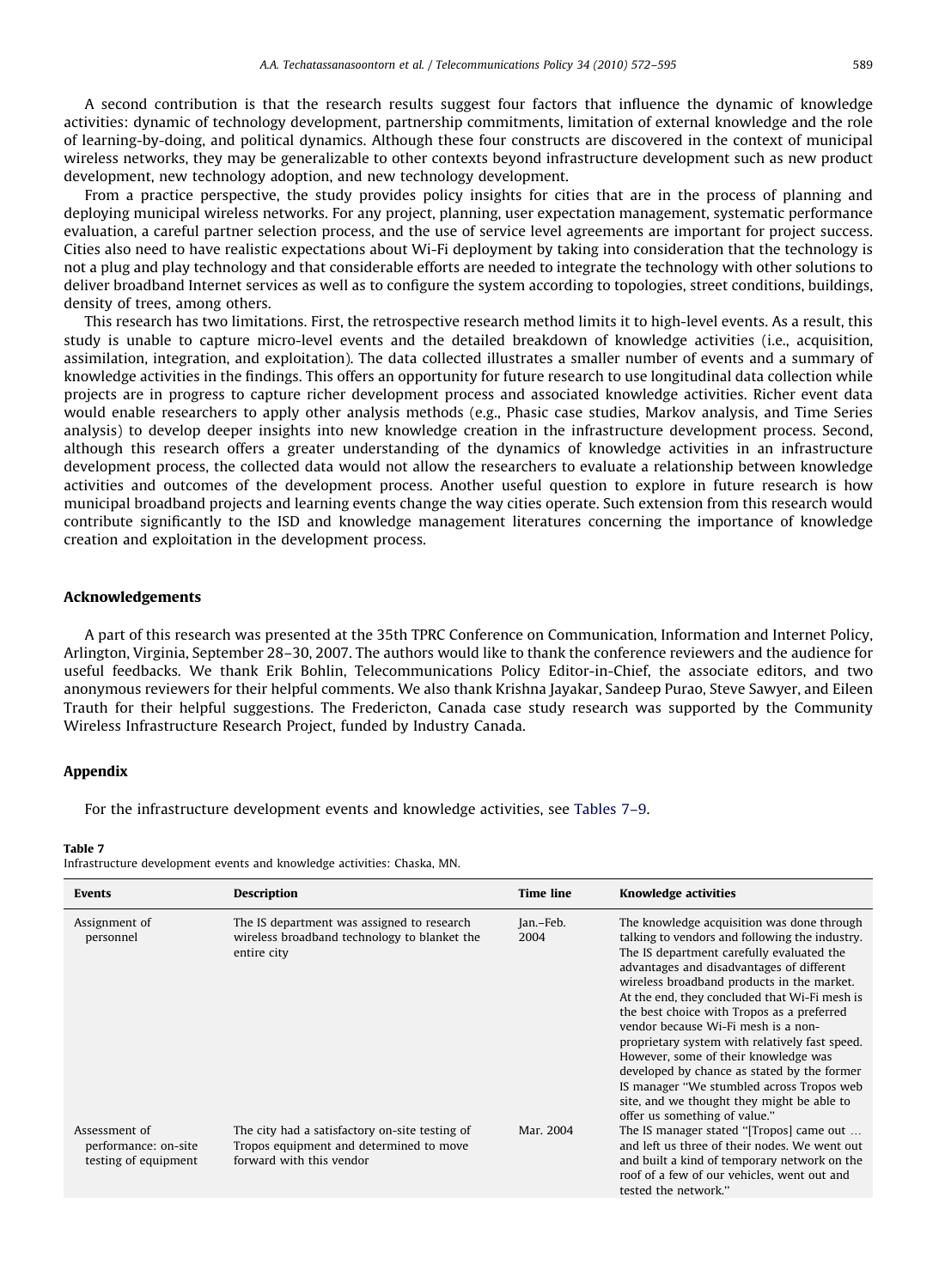# Table 7 (continued)

| Events                                                                                | Description                                                                                                                                                                                                                                                                                | <b>Time line</b>  | Knowledge activities                                                                                                                                                                                                                                                                                                                                                                                                                                                                                                                                                                                                                    |
|---------------------------------------------------------------------------------------|--------------------------------------------------------------------------------------------------------------------------------------------------------------------------------------------------------------------------------------------------------------------------------------------|-------------------|-----------------------------------------------------------------------------------------------------------------------------------------------------------------------------------------------------------------------------------------------------------------------------------------------------------------------------------------------------------------------------------------------------------------------------------------------------------------------------------------------------------------------------------------------------------------------------------------------------------------------------------------|
| Approval of project                                                                   | The city council approved the wireless<br>broadband network                                                                                                                                                                                                                                | Apr. 2004         |                                                                                                                                                                                                                                                                                                                                                                                                                                                                                                                                                                                                                                         |
| Selection of specific<br>vendor                                                       | The city ordered 230 Tropos 5110 routers                                                                                                                                                                                                                                                   | Apr. 2004         |                                                                                                                                                                                                                                                                                                                                                                                                                                                                                                                                                                                                                                         |
| Physical system<br>construction                                                       | The city installed Tropos wireless routers<br>throughout the city area                                                                                                                                                                                                                     | May-June<br>2004  | The city applied the prior knowledge that it<br>had as a wireless operator to install the Wi-Fi<br>mesh system in-house with some help in the<br>planning and installation phases from First<br>Mile Wireless, a reseller and integrator of<br>wireless solutions and an authorized reseller<br>of Tropos<br>The IS manager stated "As a fixed wireless<br>operator, we kept on thinking along the lines<br>of how high can we get those antennas to<br>have a clear line of sight. But with a mesh<br>system, that is not the right approach to take.<br>Tropos recommended keeping the nodes<br>around 15 to 20 feet off the ground." |
| Assessment of<br>performance: internal<br>test of the network                         | The IS department successfully tested the<br>performance of the network                                                                                                                                                                                                                    | June 2004         | The IS manager stated "We have done testing<br>indoors and outdoors. We are fairly confident<br>it is going to work pretty well. I can sit in my<br>office and log in to an access point a quarter of<br>a mile away pretty reliably, and that is<br>through a brick wall, trees, and another<br>building. And I am still getting about<br>1.5 Mbps."                                                                                                                                                                                                                                                                                   |
| Assessment of<br>performance: public<br>test of the system                            | The city opened the system for the public to test<br>the network. There were 1200 signed up to get<br>free Internet access during the test period                                                                                                                                          | July-Nov.<br>2004 |                                                                                                                                                                                                                                                                                                                                                                                                                                                                                                                                                                                                                                         |
| Performance problems:<br>unreliable service<br>during the test period                 | The city received complaints from users<br>regarding inconsistent coverage                                                                                                                                                                                                                 | July-Nov.<br>2004 | The city used the information from<br>complaints they received and took<br>appropriate actions to solve the problems<br>The IS manager stated "Even though we were<br>free during our rollout, we lost some<br>customers because at that point, we were not<br>completely reliable."                                                                                                                                                                                                                                                                                                                                                    |
| Public launch of the                                                                  | The city launched Chaska.net's service which is                                                                                                                                                                                                                                            | Nov. 2004         |                                                                                                                                                                                                                                                                                                                                                                                                                                                                                                                                                                                                                                         |
| system<br>Reassignment of<br>organizational roles:<br>hiring<br>Performance problems: | owned and managed by the city itself<br>The city hired three full time temporary staff to<br>handle customer support once the system was<br>operational<br>The city received complaints from users about                                                                                   | Nov. 2004         | The city used what they learned from the                                                                                                                                                                                                                                                                                                                                                                                                                                                                                                                                                                                                |
| customer services                                                                     | the unsatisfactory experience of customer<br>services<br>The city manager stated "We weren't able to<br>respond to calls as they were coming in. Most of<br>the times, callers ended up leaving a voice<br>message and the support staff would have to<br>respond on a return-call basis." |                   | complaints and addressed them within the<br>limit of city's resources<br>The city administrative services manager<br>stated "We didn't have in place the tools we<br>needed to track and analyze the calls that<br>were coming in so we could see which calls<br>were about old problems and which were<br>new problems.'                                                                                                                                                                                                                                                                                                               |
| Performance problems:<br>conditions in the<br>environment                             | Wi-Fi mesh technology requires significant fine<br>tuning according to various conditions in the<br>environment                                                                                                                                                                            | 2004-2005         | The city discovered several issues related to<br>the technology through various connection<br>problems and most of the problems are<br>related to conditions in the environment (e.g.,<br>building materials, trees)<br>The IS manager stated "We found out during<br>build-out that we had underestimated the<br>amount of dead pockets and dead air in our<br>system. Chaska has a pretty dense tree<br>population. As the altitude slopes up the<br>further out you get from the river that runs<br>downtown, the terrain gets pretty hilly."                                                                                        |
| Performance problems:<br>unreliable<br>connections                                    | Customers complained about unreliable<br>connections and reduced speeds<br>One customer said "I live directly across the                                                                                                                                                                   | 2005              | The city The speed significantly drops down<br>to dial-up grade services or even worse when<br>the number of hops grows beyond 3–4 hops<br>to a gateway                                                                                                                                                                                                                                                                                                                                                                                                                                                                                 |
|                                                                                       | street from an antenna and can always connect<br>to the network, but cannot actually get to the                                                                                                                                                                                            |                   |                                                                                                                                                                                                                                                                                                                                                                                                                                                                                                                                                                                                                                         |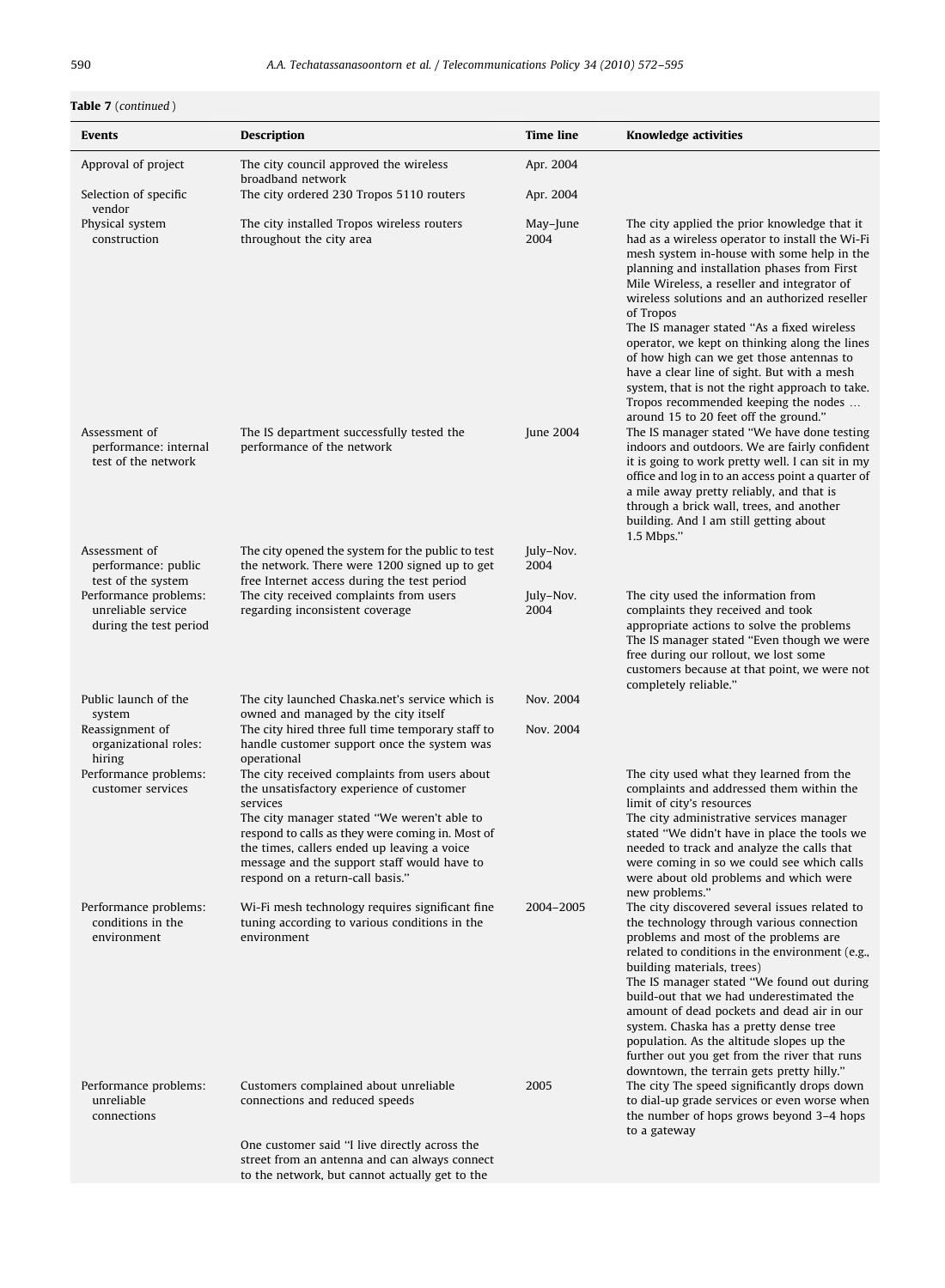Table 7 (continued)

| <b>Events</b>                                                | <b>Description</b>                                                                                                                                                                                                                                                                                                                                                                                                                                                                                                                     | <b>Time line</b>  | <b>Knowledge activities</b>                                                                                                                                                                                                                                                                                    |
|--------------------------------------------------------------|----------------------------------------------------------------------------------------------------------------------------------------------------------------------------------------------------------------------------------------------------------------------------------------------------------------------------------------------------------------------------------------------------------------------------------------------------------------------------------------------------------------------------------------|-------------------|----------------------------------------------------------------------------------------------------------------------------------------------------------------------------------------------------------------------------------------------------------------------------------------------------------------|
|                                                              |                                                                                                                                                                                                                                                                                                                                                                                                                                                                                                                                        |                   |                                                                                                                                                                                                                                                                                                                |
|                                                              | web. I'd say I can actually use the Internet about<br>10% of the time."                                                                                                                                                                                                                                                                                                                                                                                                                                                                |                   |                                                                                                                                                                                                                                                                                                                |
| Selection of a specific<br>vendor: outsourcing<br>to Siemens | The city outsourced the network operation<br>center and customer support service to Siemens                                                                                                                                                                                                                                                                                                                                                                                                                                            | Feb. 2006         | The city evaluated a number of vendors and<br>determined that Siemens Communications<br>could deliver a comprehensive managed-<br>services offering with all of the elements they<br>needed. Siemens' venture capital investment<br>in Tropos Networks in September 2005 also<br>played a role in the decision |
| External event: fast<br>obsolescence of<br>technology        | The city upgraded all routers from Tropos 5110<br>to Tropos 5210. Tropos 5210 offers several<br>benefits over Tropos 5110. While Tropos 5210<br>supports 802.11 b only, Tropos 5210 supports<br>802.11 b and 802.11g, thus offering greater<br>capacity and enhancing multi-use network<br>capabilities, among other things                                                                                                                                                                                                            | Mar. 2006         | The city experienced several problems with<br>Tropos 5110 routers and reported the<br>problems to Tropos. Tropos later released a<br>new router, Tropos 5210, that solved most of<br>the problems that the city experienced                                                                                    |
| Performance problems:<br>quality of service<br>downgraded    | The city found out that a small number of users<br>who consume a lot of bandwidth through some<br>applications (e.g., peer-to-peer file sharing<br>system) can downgrade the quality of the entire<br>network<br>The IS manager stated "We were challenged<br>with bandwidth-intensive application usage on<br>the network by a small percentage of<br>subscribers, as it was affecting the performance<br>of the majority of subscribers using e-mail and<br>Web applications, not to mention mission-<br>critical business traffic." | 2005              | The city had to identify an appropriate<br>solution to address the problem. They decided<br>on the system from Ellacoya networks that<br>performs bandwidth shaping and bandwidth<br>usage control of the users on the system                                                                                  |
| Reassignment of roles:<br>resignation of key<br>personnel    | The IS manager and another staff in the IS<br>department left the city to join Earthlink                                                                                                                                                                                                                                                                                                                                                                                                                                               | Mar.-July<br>2006 |                                                                                                                                                                                                                                                                                                                |
| Reassignment of roles:<br>hiring a new IS<br>manager         |                                                                                                                                                                                                                                                                                                                                                                                                                                                                                                                                        | Late 2006         |                                                                                                                                                                                                                                                                                                                |
| Training                                                     | The city sent the new IS manager to attend a<br>training course with Tropos                                                                                                                                                                                                                                                                                                                                                                                                                                                            | Late 2006         | The new IS manager stated "It was a very<br>good week of exploration of equipment, how<br>to perform installation of that equipment, and<br>also what optimal deployment of that<br>equipment looks like."                                                                                                     |
| Reassignment of roles:<br>creating new position              | The city appointed the new IS manager to be<br>Internet service manager for Chaska.net                                                                                                                                                                                                                                                                                                                                                                                                                                                 | Late 2006         |                                                                                                                                                                                                                                                                                                                |

Infrastructure development events and knowledge activities: Hermosa Beach, CA.

| Events                                       | Description                                                                                                                                     | <b>Time line</b> | <b>Knowledge activities</b>                                                                                                                                                                                                                                                                                                                     |
|----------------------------------------------|-------------------------------------------------------------------------------------------------------------------------------------------------|------------------|-------------------------------------------------------------------------------------------------------------------------------------------------------------------------------------------------------------------------------------------------------------------------------------------------------------------------------------------------|
| Project definition                           | The mayor presented the idea of operating a citywide<br>Wi-Fi network to the city council                                                       | July 2003        | The mayor worked with Wireless Facilities Inc. to<br>draft details about the network and its benefits to<br>the city                                                                                                                                                                                                                            |
| Approval of<br>project                       | The city council approved the budget for the city Wi-Fi<br>network known as Wi-Fi Hermosa Beach project                                         | Jan. 2004        |                                                                                                                                                                                                                                                                                                                                                 |
| Assignment of<br>personnel to<br>the project | The mayor and the city manager are the two key<br>individuals who are the champions for the project                                             | Jan. 2004        | The mayor and the city manager argued that there<br>were no models out there for them to emulate<br>concerning city-sponsored wireless programs<br>The mayor stated "(The city manager) and I went to<br>two conferences on municipal wireless about five<br>years ago, one locally and one in Santa Clara. We<br>came home and wrote our own." |
| Approval of<br>vendor                        | The city council awarded the bid to a systems<br>integrator, L.A. Unplugged                                                                     | May 2004         |                                                                                                                                                                                                                                                                                                                                                 |
| Physical system<br>construction              | LA Unplugged designed and installed the network. The<br>system has 9 access points/nodes placed in the<br>commercial area along the Pier Avenue | May-Aug.<br>2004 |                                                                                                                                                                                                                                                                                                                                                 |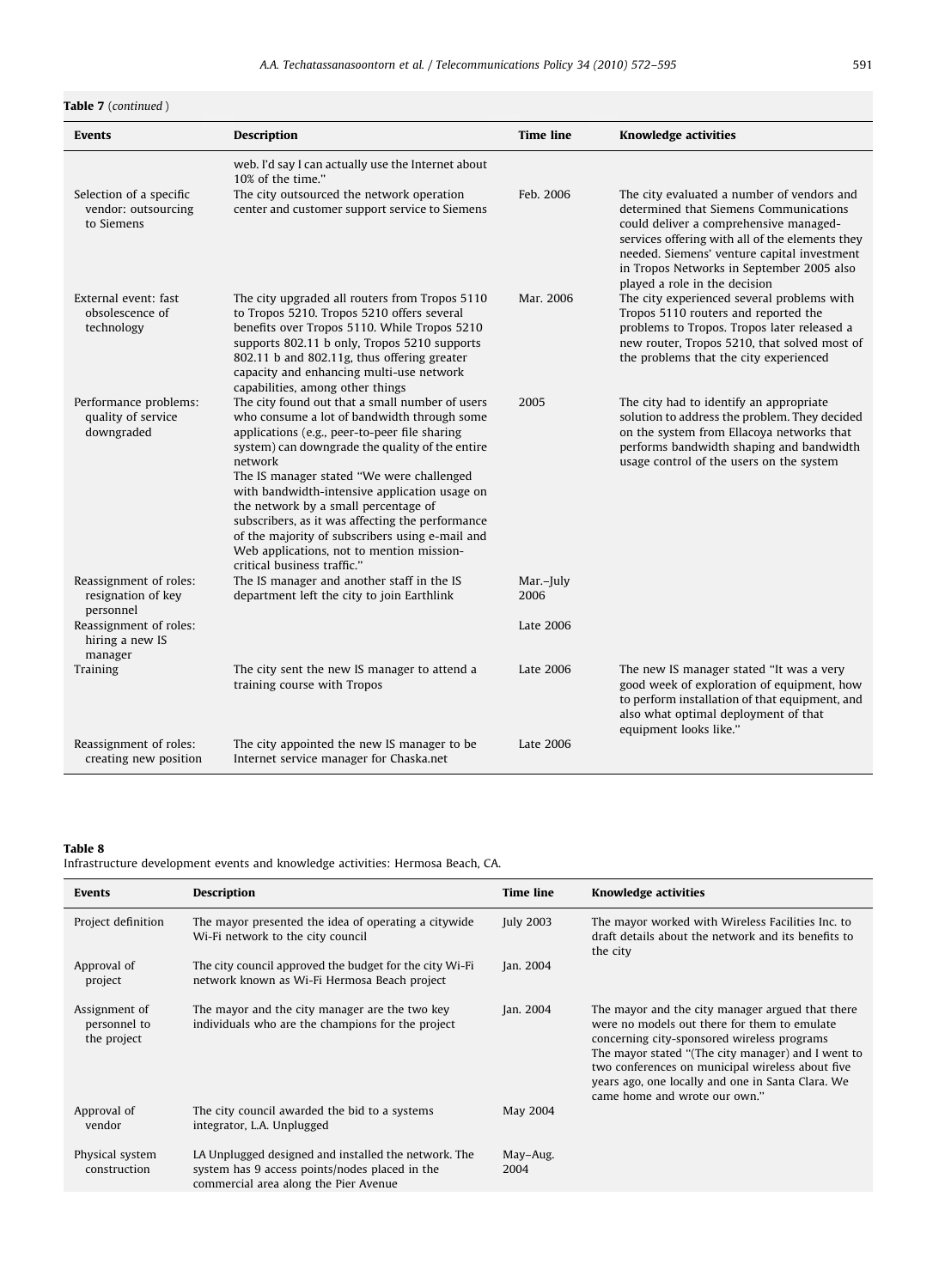# Table 8 (continued)

| Events                                             | Description                                                                                                                                                                                                                                                         | Time line        | <b>Knowledge activities</b>                                                                                                                                                                                                                                                                                                                                                                                                                                                                                                                                                                                                                                                                                                                                                                                                                                                                                                                                                                                                                                                                                                                                                                                                                                                        |
|----------------------------------------------------|---------------------------------------------------------------------------------------------------------------------------------------------------------------------------------------------------------------------------------------------------------------------|------------------|------------------------------------------------------------------------------------------------------------------------------------------------------------------------------------------------------------------------------------------------------------------------------------------------------------------------------------------------------------------------------------------------------------------------------------------------------------------------------------------------------------------------------------------------------------------------------------------------------------------------------------------------------------------------------------------------------------------------------------------------------------------------------------------------------------------------------------------------------------------------------------------------------------------------------------------------------------------------------------------------------------------------------------------------------------------------------------------------------------------------------------------------------------------------------------------------------------------------------------------------------------------------------------|
| Assessment of<br>performance:<br>equipment test    | LA Unplugged tested the equipment (the backhaul node<br>installed on the fire station tower, a few mesh routers)<br>and determined that the signal coverage is good                                                                                                 | May-Aug.<br>2004 |                                                                                                                                                                                                                                                                                                                                                                                                                                                                                                                                                                                                                                                                                                                                                                                                                                                                                                                                                                                                                                                                                                                                                                                                                                                                                    |
| Public launch of<br>the system                     | The city launched Phase 1 of the Citywide Plan that<br>cover approximately 35% of the City, providing free<br>wireless Internet service to the Downtown, City Hall,<br>and adjacent neighborhoods                                                                   | Aug. 2004        |                                                                                                                                                                                                                                                                                                                                                                                                                                                                                                                                                                                                                                                                                                                                                                                                                                                                                                                                                                                                                                                                                                                                                                                                                                                                                    |
| User training                                      | The city offered Wi-Fi training classes to individuals<br>and businesses who are interested in learning about<br>the system                                                                                                                                         | 2004             |                                                                                                                                                                                                                                                                                                                                                                                                                                                                                                                                                                                                                                                                                                                                                                                                                                                                                                                                                                                                                                                                                                                                                                                                                                                                                    |
| Successful<br>performance                          | The city manager reported the successful performance of<br>the system base on the number of users. In particular, he<br>reported that there have been 300-500 residential users<br>and 20-50 visitors each day                                                      | 2004             | The city manager uses the successful performance<br>metric as a strong argument to ask the city to move<br>forward with citywide deployment of the Wi-Fi<br>system                                                                                                                                                                                                                                                                                                                                                                                                                                                                                                                                                                                                                                                                                                                                                                                                                                                                                                                                                                                                                                                                                                                 |
| Resistance:<br>Citywide<br>deployment              | The city manager proposed the full citywide<br>deployment of the Wi-Fi system and a plan to use<br>advertising revenues to cover the ongoing costs.<br>However, the proposal failed to gain approval due to<br>the dissenting votes from a few city council members | Nov. 2004        | The city staff did additional research to acquire<br>knowledge in various areas and integrate them to<br>determine the best course of action for the city. For<br>example, the city staff evaluated that the business<br>model that the city of Cerritos uses might not be<br>appropriate to Hermosa Beach. City of Cerritos<br>partnered with AirMesh to build and operate the<br>system and charge \$29.99 monthly fee for Wi-Fi<br>broadband service. First, city of Cerritos residents do not<br>have access to broadband services from the phone or<br>cable companies, thus making the deal attractive for the<br>private partner. Hermosa Beach is in a different<br>condition because city residents and businesses have a<br>menu of broadband service providers (DSL, cable<br>broadband, fiber optics) to choose from<br>The city staff also consulted with the current<br>contractor and determined that the equipment<br>replacement schedule should be 90 months (7.5)<br>years) and use this schedule to calculate monthly<br>cost associated with the equipment<br>The revenue through advertising was estimated at<br>\$2500 and the cost (equipment, T-1 line, and<br>supports) was estimated at \$3,317, resulting in a loss<br>of \$817 per month for the city |
| Resistance:<br>evaluating<br>citizens'<br>opinions |                                                                                                                                                                                                                                                                     | May 2005         | The mayor proposed the city to survey citizens'<br>opinions regarding their willingness to pay for city Wi-<br>Fi services. However, the proposal failed to gain<br>approval due to the dissenting votes from the same<br>council members who opposed to the project earlier                                                                                                                                                                                                                                                                                                                                                                                                                                                                                                                                                                                                                                                                                                                                                                                                                                                                                                                                                                                                       |
| External event:<br>change of<br>Mayor              | The city had an election in Nov. 2005 and the new<br>mayor was one of the council members who strongly<br>opposed to the citywide deployment                                                                                                                        | Nov. 2005        |                                                                                                                                                                                                                                                                                                                                                                                                                                                                                                                                                                                                                                                                                                                                                                                                                                                                                                                                                                                                                                                                                                                                                                                                                                                                                    |

# Table 9

Infrastructure development events and knowledge activities: Fredericton, Canada.

| <b>Events</b>       | <b>Description</b>                                                                                                                                                                                     | <b>Time line</b> | <b>Knowledge activities</b>                                                                                                                                                                                                                                                                                                   |
|---------------------|--------------------------------------------------------------------------------------------------------------------------------------------------------------------------------------------------------|------------------|-------------------------------------------------------------------------------------------------------------------------------------------------------------------------------------------------------------------------------------------------------------------------------------------------------------------------------|
| Project definition  | The IT and economic development<br>department staff presented a new vision<br>to use the existing network capacity to<br>provide broadband services for those<br>who want to be connected all the time | 2003             | The IT department had been<br>experimenting with Wi-Fi<br>technologies from various vendors in<br>their testing lab. The IT manager and<br>the executive director of the city's<br>economic development came up with<br>the idea of establishing a not-for-<br>profit, community-wide, high speed,<br>Wi-Fi wireless services |
| Approval of project | The city council approved the project<br>referred to as Fred-eZone                                                                                                                                     | 2003             |                                                                                                                                                                                                                                                                                                                               |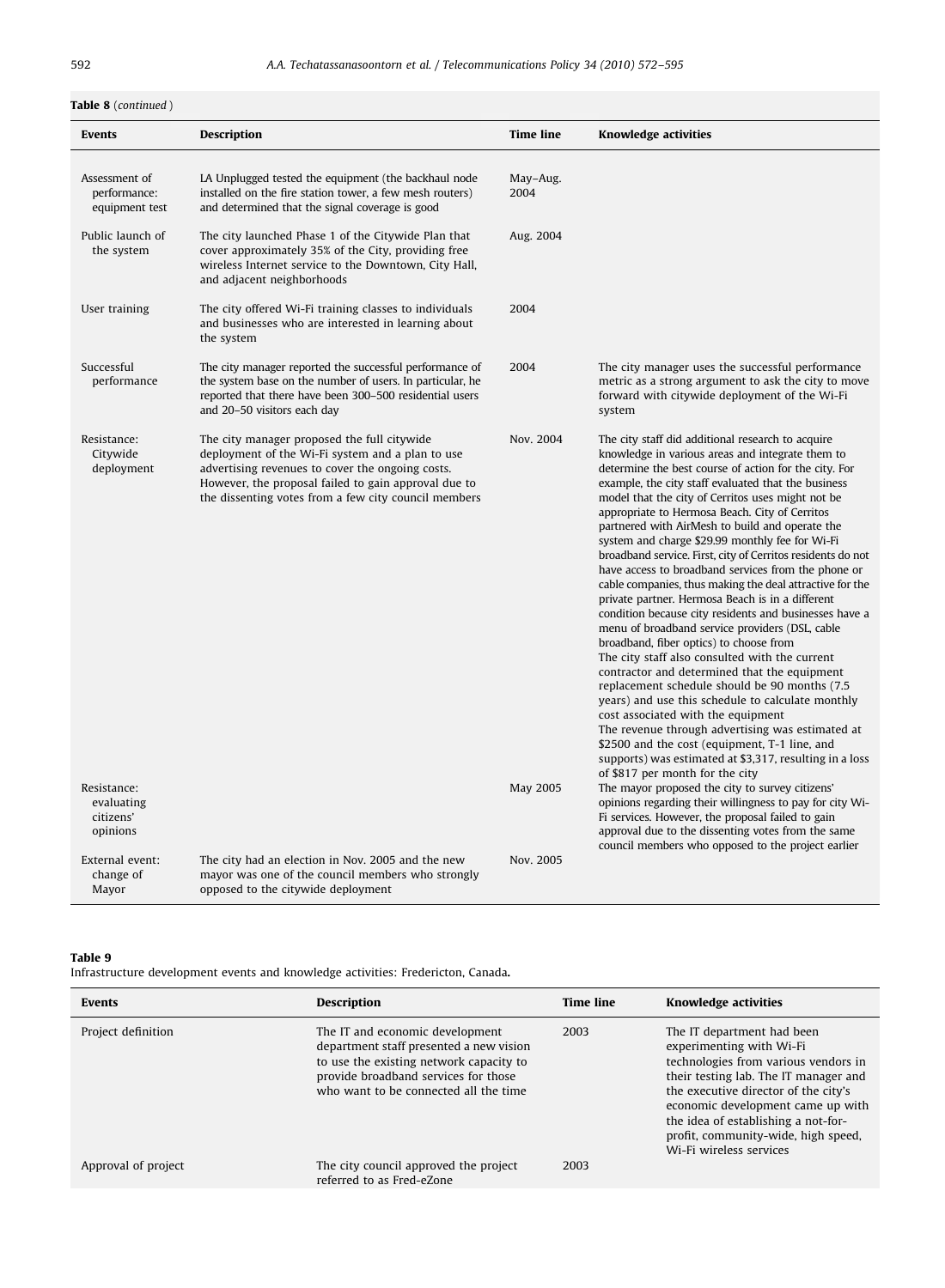#### <span id="page-21-0"></span>Table 9 (continued)

| Events                                                                                                                                                                                                    | Description                                                                                                                                                                                                                                                                                                                                                                                                                   | <b>Time line</b> | <b>Knowledge activities</b>                                                                                                                                                                                                                                                                                                                                                                                         |
|-----------------------------------------------------------------------------------------------------------------------------------------------------------------------------------------------------------|-------------------------------------------------------------------------------------------------------------------------------------------------------------------------------------------------------------------------------------------------------------------------------------------------------------------------------------------------------------------------------------------------------------------------------|------------------|---------------------------------------------------------------------------------------------------------------------------------------------------------------------------------------------------------------------------------------------------------------------------------------------------------------------------------------------------------------------------------------------------------------------|
| The IT manager stated "The council<br>members told us our timeline was<br>not aggressive enough, gave us<br>more money, and asked us to<br>complete the project in half the<br>time originally allotted." |                                                                                                                                                                                                                                                                                                                                                                                                                               | 2004             |                                                                                                                                                                                                                                                                                                                                                                                                                     |
| Assignment of personnel to the<br>project                                                                                                                                                                 | The city IT manager who is also the<br>president and CEO of e-Novations and<br>the city's executive director of the<br>economic development office are the<br>project leaders                                                                                                                                                                                                                                                 | 2004             | The executive director of Team<br>Fredericton issued a formal<br>"expression of interest" request to top<br>networking vendors along with local<br>telecommunications and cable<br>companies<br>The IT manager stated "We wanted<br>someone that had a proven track<br>record, the expertise, and the right<br>product set."                                                                                        |
| Selection of specific vendor                                                                                                                                                                              | The city chose the Wi-Fi mesh system<br>from Cisco.                                                                                                                                                                                                                                                                                                                                                                           | 2004             | After careful consideration, the city<br>chose Cisco Systems, which donated<br>equipment to the project, and<br>Motorola Canopy backhaul, because<br>local vendors already had experience<br>operating Motorola products<br>One IT staff stated "Proven, reliable,<br>vendor. Cost is not the determining<br>factor. Local presence, local support is<br>important. Someone who can be down<br>on the ground here." |
| Physical system construction                                                                                                                                                                              | The city installed outdoor routers<br>throughout the city. They installed more<br>than 200 outdoor routers covering an<br>area of almost 12 square miles                                                                                                                                                                                                                                                                      | 2004             | CIO Maurice Gallant stated "The CISCO<br>team worked tirelessly with us to fine<br>tune the signal overlays, resolve radio<br>signal interference issues, and educate<br>our people so we could sustain the<br>network after it was completed."                                                                                                                                                                     |
| Performance problems: interference<br>problems                                                                                                                                                            | During the built out of the Fred-eZone,<br>the city encountered interferences from<br>other routers, as well as from other<br>devices that operate in the same<br>frequencies of the Wi-Fi radio spectrum                                                                                                                                                                                                                     | 2005             | One of the IT staff stated "Initially, we<br>had problems with lots of interference<br>over the network that was produced<br>by having too many radios, and this<br>happened before we broke down the<br>network into separate networks."                                                                                                                                                                           |
| Performance problems: network<br>abuse                                                                                                                                                                    | Network speed was significant slower<br>because the use of peer-to-peer file<br>sharing usage                                                                                                                                                                                                                                                                                                                                 | 2005             | The network manager introduced<br>traffic shaping protocols to control<br>peer-to-peer traffic                                                                                                                                                                                                                                                                                                                      |
| Successful performance                                                                                                                                                                                    | The two project leaders viewed that the<br>project is a success according to a<br>number of measures. According to the<br>report by Cisco systems, the project was<br>completed on budget and on schedule.<br>The executive director of team<br>Fredericton stated "The network is<br>already being well-used. There are<br>about 80 users on average log on each<br>day. The most ever logged on<br>simultaneously was 160." | 2005             |                                                                                                                                                                                                                                                                                                                                                                                                                     |

#### References

Aladwani, A. M. (2002). An integrated performance model of information systems projects. Journal of Management Information Systems, 19(1), 185–210. Argote, L. (1999). Organizational learning: Creating, retaining, and transferring knowledge. New York, NY: Springer.

Armstrong, C. P., & Sambamurthy, V. (1999). Information technology assimilation in firms: The influence of senior leadership and IT infrastructures. Information Systems Research, 10(4), 304–327.

Bar, F., & Galperin, H. (2004). Building the wireless internet infrastructure: From cordless Ethernet archipelagos to wireless grids. Communication & Strategies, 54(2), 45–68.

Bar, F., & Park, N. (2006). Municipal Wi-Fi networks: The goals, practices, and policy implications of the US case. Communication & Strategies, 61(1), 107–125.

Benbasat, I., Goldstein, D. K., & Mead, M. (1987). The case research strategy in studies of information systems. MIS Quarterly, 11(3), 369–386.

Bharadwaj, A. S. (2000). A resource-based perspective on information technology capability and firm performance: An empirical investigation. MIS Quarterly, 24(1), 169–196.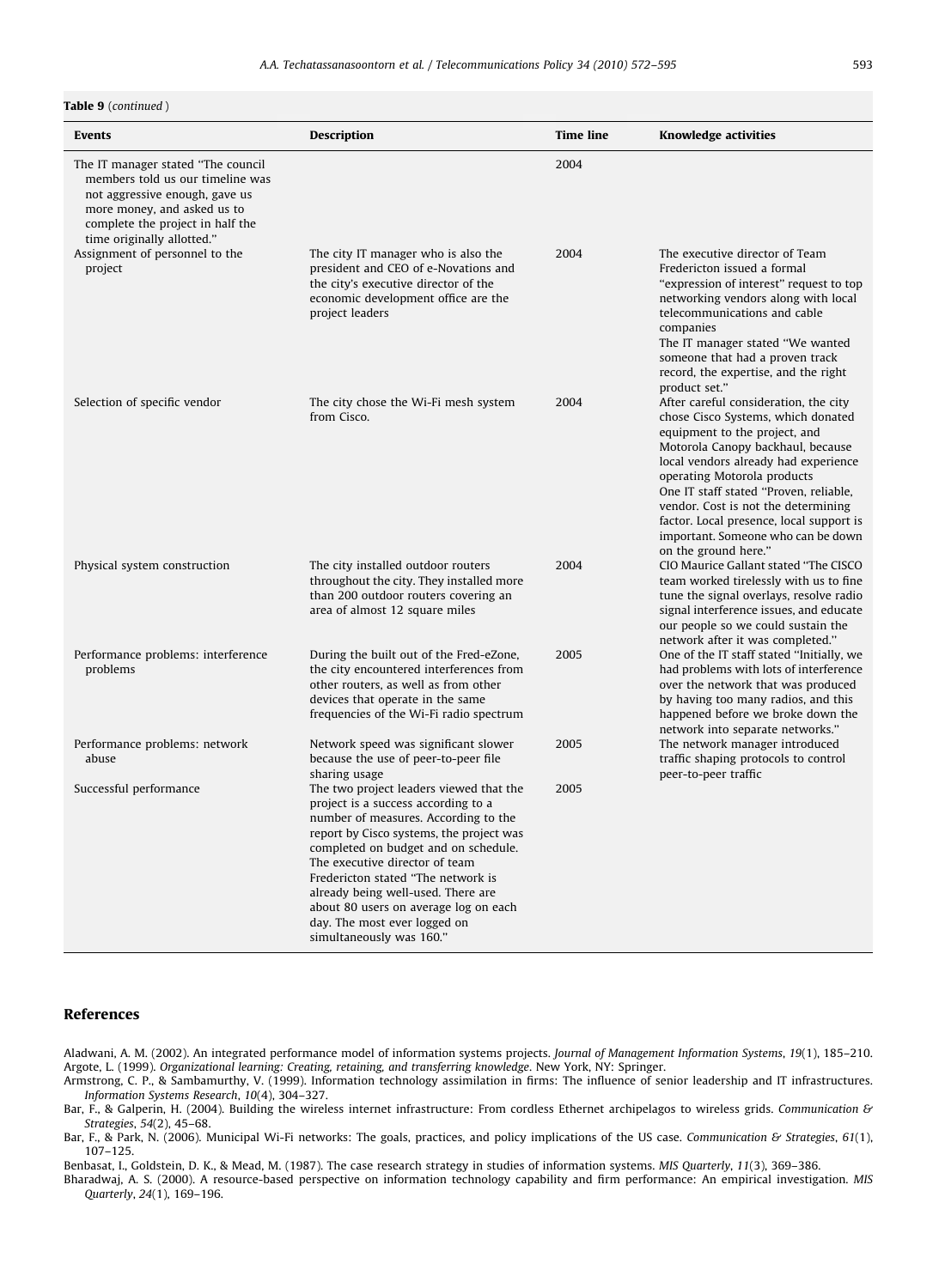<span id="page-22-0"></span>Bharadwaj, A. S., Bharadwaj, S. G., & Konsynski, B. (1999). Information technology effects on firm performance as measured by Tobin's q. Management Science, 45(7), 1008–1024.

Bowker, G. C., & Star, S. L. (1999). Sorting things out: Classification and its consequences. Boston, MA: The MIT Press.

Brown, R. M., Gatian, A. W., & Hicks, J. O., Jr. (1995). Strategic information systems and financial performance. Journal of Management Information Systems, 11(4), 215–248.

Byrd, A. T., & Turner, D. E. (2000). Measuring the flexibility of information technology infrastructure: Exploratory analysis of a construct. Journal of Management Information Systems, 17(1), 167–208.

Carley, K. (1992). Organizational learning and personnel turnover. Organization Science, 3(1), 20–46.

Cohen, W., & Levinthal, D. (1990). Absorptive capacity: A new perspective on learning and innovation. Administrative Science Quarterly, 35(1), 128–152.

Cox, A. (2004, October 18). Cities find Wi-Fi future. CNN. Retrieved from <<http://www.cnn.com/2004/TECH/internet/10/18/wireless.city/index.html>>

Cox, J. (2005, April 8). Expanding city Wi-Fi net proves no day at the beach. Network World. Retrieved from  $\langle$ [http://som.csudh.edu/cis/lpress/471/](http://som.csudh.edu/cis/lpress/471/readings/hermosapolitics.htm)<br>readings/hermosapolitics.htm >.

[readings/hermosapolitics.htm](http://som.csudh.edu/cis/lpress/471/readings/hermosapolitics.htm) >.<br>Crandall, R., Lehr, W., & Litan, R. (2007). *The effects of broadband deployment on output and employment: A cross-sectional analysis of US data*. Washington, DC: The Brookings Institution Issues in Economic Policy, No. 6.

Daggett, B. (2007). Localizing the Internet: Five ways public ownership solves the U.S. broadband problem. Washington, DC: Institute for Local Self-Reliance. Faraj, S., & Sambamurthy, V. (2006). Leadership of information systems development projects. IEEE Transactions on Engineering Management, 53(2), 238–249.

Feiss, G. (2007, July 17). Government, broadband not a perfect marriage. Missoulian. Retrieved from  $\langle$ [http://missoulian.com/news/opinion/](http://missoulian.com/news/opinion/articlef7fcf79a-901f-5605-a49b-adebf1758fa4.html) articlef7fcf79a-901f-5605-a49b-adebf1758fa4.html $\rangle$ .

[articlef7fcf79a-901f-5605-a49b-adebf1758fa4.html](http://missoulian.com/news/opinion/articlef7fcf79a-901f-5605-a49b-adebf1758fa4.html) ) .<br>Fichman, R., & Kemerer, C. (1999). The illusory diffusion of innovation: An examination of assimilation gaps. *Information Systems Research, 10*(3), 255–275. Fink, L., & Neumann, S. (2007). Gaining agility through IT personnel capabilities: The mediating role of IT infrastructure capabilities. Journal of the Association for Information Systems, 8(8), 440–462.

Froehle, C. M. (2006). Service personnel, technology, and their interaction in influencing customer satisfaction. Decision Sciences, 37(1), 5–38.

Gibbons, J., & Ruth, S. (2005). Municipal Wi-Fi: Big wave or wipeout? IEEE Internet Computing, 10(3), 66–71.

Goth, G. (2009). Municipal wireless gets new emphasis. IEEE Internet Computing, 13(6), 6–8.

Gillett, S. E., Lehr, W. H., & Osorio, C. (2004). Local government broadband initiatives. Telecommunications Policy, 28(7-8), 537–558.

Gillett, S. E., Lehr, W. H., & Osorio, C. (2006). Municipal electric utilities' role in telecommunications services. Telecommunications Policy, 30(8–9), 464–480. Haunschild, P. R., & Rhee, M. (2004). The role of volition in organizational learning: The case of automotive product recalls. Management Science, 50(11), 1545–1560.

Hirschheim, R., Klein, H. K., & Newman, M. (1991). Information systems development as social action: Theoretical perspective and practice. Omega, 19(6), 587–608.

Horrigan, J. B., Stolp, C., & Wilson, R. H. (2006). Broadband utilization in space: Effects in population and economic structure. The Information Society, 22(5), 341–354.

Hovorka, D. S., & Larsen, K. R. (2006). Enabling agile adoption practices through network organizations. European Journal of Information Systems, 15, 159–168.

Howell, J. M., & Higgins, C. A. (1990). Champions of technological innovation. Administrative Science Quarterly, 35(2), 317–341.

Huber, G. (1991). Organizational learning: The contributing processes and the literature. Organization Science, 2, 88–115.

Hudson, H. E. (2010). Municipal wireless broadband: Lessons from San Francisco and Silicon Valley. Telematics and Informatics, 27, 1–9.

Hughlett, M. (2007, April 29). Chaska Wi-Fi experience offers valuable lessons. Government Technology. Retrieved from /[http://www.govtech.com/dc/](http://www.govtech.com/dc/articles/100100?id=100100&story_pg=1)  $articles/100100?$ id=100100&[story\\_pg=1](http://www.govtech.com/dc/articles/100100?id=100100&story_pg=1) $>$ .

Inkpen, A. C., & Beamish, P. W. (1997). Knowledge, bargaining power and international joint venture instability. Academy of Management Review, 22(1), 177–202.

Ives, B., & Olson, M. H. (1984). User involvement and MIS success: A review of research. Management Science, 5, 586–603.

Jain, A., Mandviwalla, M., & Banker, R. D. (2007). Can governments create universal Internet access? The Philadelphia municipal network story. IBM center for the business government.

Jarvenpaa, S. L., & Ives, B. (1991). Executive involvement and participation in the management of information technology. MIS Quarterly, 15, 205–227.

Karimi, J., Somers, T. M., & Bhattacherjee, A. (2007). The role of information systems resources in ERP capability building and business process outcomes. Journal of Management Information Systems, 24(2), 221–260.

Kim, L. (1998). Crisis construction and organizational learning: Capability building in catching up at Hyundai motor. Organization Science, 9(4), 506–521.

Kirsch, L. J. (1996). The management of complex tasks in organizations: Controlling the systems development process. Organization Science, 7(1), 1–21. Kirsch, L. J., & Beath, C. (1996). The enactments and consequences of token, shared and compliant participation in information systems development. Accounting, Management and Information Technology, 6(4), 221–254.

Kling, R., & Iacono, S. (1984). The control of information systems development after implementation. Communications of the ACM, 27(12), 1218–1226. Ko, D., Kirsch, L. J., & King, W. R. (2005). Antecedents of knowledge transfer from consultants to clients in enterprise system implementations. MIS Quarterly, 29(1), 59–85.

Konsynski, B., & Tiwana, A. (2004). The improvisation-efficiency paradox in inter-firm electronic networks: Governance and architecture considerations. Journal of Information Technology, 19(4), 234–243.

Kotlarsky, J., Oshri, I., van Hillegersberg, J., & Kumar, K. (2007). Globally distributed component-based software development: An exploratory study of knowledge management and work division. Journal of Information Technology, 22, 161–173.

Koza, M. P., & Lewin, A. Y. (1998). The co-evolution of strategic alliances. Organization Science, 9(3), 255–264.

Kumar, N. (1996). The power of trust in manufacturer–retailer relationships. Harvard Business Review, 74(6), 92–106.

Lane, P. J., & Lubatkin, M. (1998). Relative absorptive capacity and interorganizational learning. Strategic Management Journal, 19, 255–264.

Lane, P. J., Salk, J. E., & Lyles, M. A. (2001). Absorptive capacity, learning, and performance in international joint ventures. Strategic Management Journal, 22(12), 1139–1161.

Lee, H., O'Keefe, R. M., & Yun, K. (2003). The growth of broadband and electronic commerce in South Korea: Contributing factors. The Information Society, 19(1), 81–93.

Lehr, W., & McKnight, L. W. (2002). Show me the money: Contracts and agents in service level agreement markets. Info, 4(1), 24–36.

Leonard-Barton, D. (1995). Wellsprings of knowledge. Boston, MA. Harvard Business School Press.

Lyytinen, K., & Rose, G. M. (2006). Information system development agility as organizational learning. European Journal of Information Systems, 15, 183–199.

Malhotra, A., Gosain, S., & El Sawy, O. A. (2005). Absorptive capacity configurations in supply chains: Gearing for partner-enabled market knowledge creation. MIS Quarterly, 29(1), 145–187.

Mandviwalla, M., Jain, A., & Banker, R. D. (2007). Can governments create universal Internet access? The Philadelphia municipal wireless network story. Washington, DC: IBM Center for the Business of Government.

Mandviwalla, M., Jain, A., Fesenmaier, J., Smith, J., Weinberg, P., & Meyers, G. (2008). Municipal broadband wireless networks. Communications of the ACM, 51(2), 72–80.

March, J., & Simon, H. (1993). Organizations. Oxford, England: Blackwell.

McClure, D. P. (2005). The myth of municipal wireless networks. Washington, DC: New Millennium Research Council.

Newman, M., & Robey, D. (1992). A social process model of user-analyst relationships. MIS Quarterly, 16(2), 249–266.